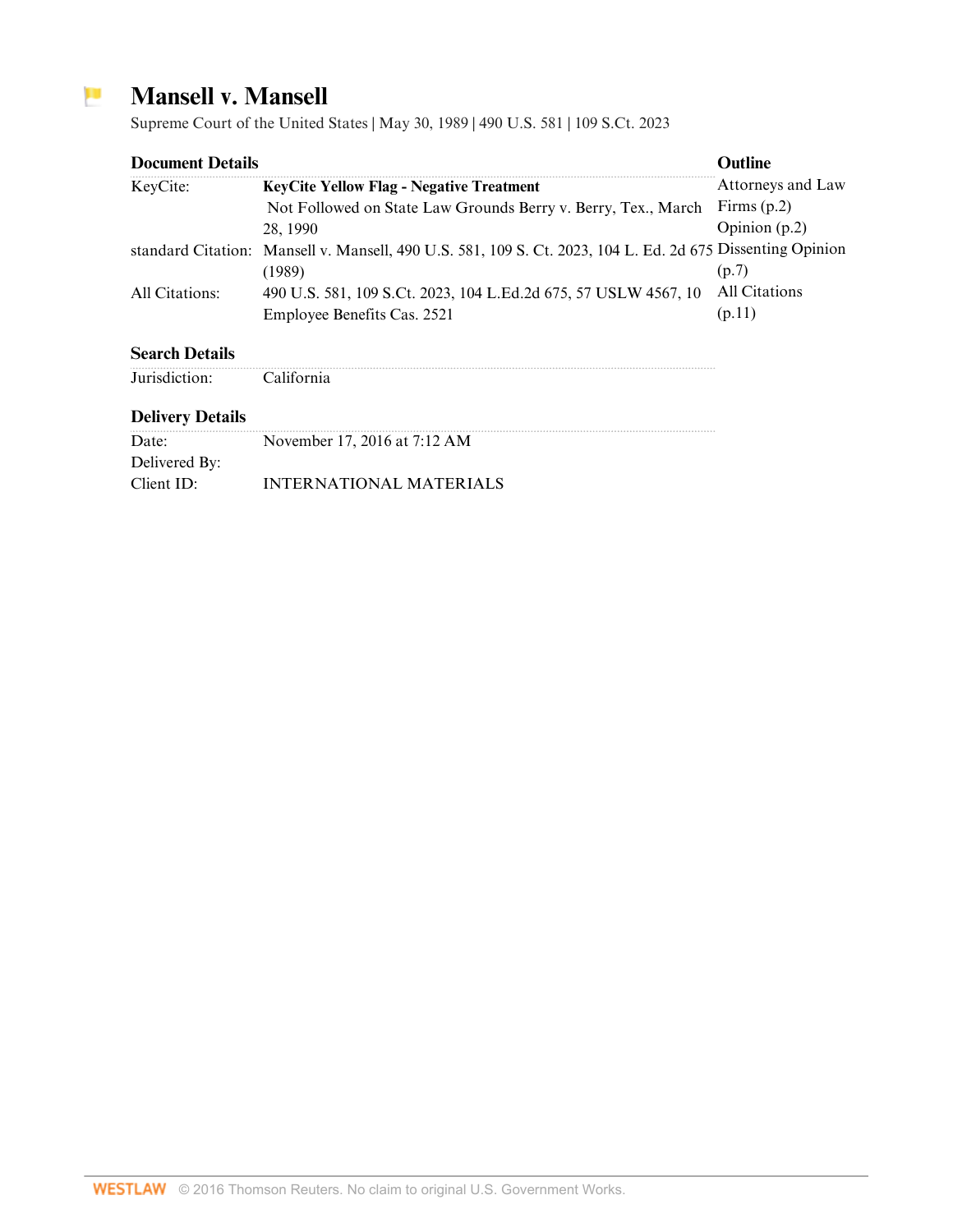**Mansell v. Mansell, 490 U.S. 581 (1989)** 109 S.Ct. 2023, 104 L.Ed.2d 675, 57 USLW 4567, 10 Employee Benefits Cas. 2521

[K](https://intl.westlaw.com/Link/RelatedInformation/Flag?documentGuid=I3193c0bf9c2511d9bdd1cfdd544ca3a4&transitionType=Document&originationContext=docHeaderFlag&contextData=(sc.DocLink))eyCite Yellow Flag - Negative Treatment Not Followed on State Law Grounds [Berry v. Berry, T](https://intl.westlaw.com/Document/Icc3a2300e7d611d99439b076ef9ec4de/View/FullText.html?navigationPath=RelatedInfo%2Fv4%2Fkeycite%2Fnav%2F%3Fguid%3DIcc3a2300e7d611d99439b076ef9ec4de%26ss%3D1989079043%26ds%3D1990056399&listSource=RelatedInfo&list=NegativeCitingReferences&rank=0&originationContext=docHeader&transitionType=NegativeTreatment&contextData=%28sc.DocLink%29)ex., March 28, 1990

> 109 S.Ct. 2023 Supreme Court of the United States

Gerald E. MANSELL, Appellant v. Gaye M. MANSELL. No. 87-201.

| Argued Jan. 10, 1989. | Decided May 30, 1989.

Former husband sought modification of divorce decree by removing the provision that required him to share his total retirement pay with his former wife. The California Superior Court, Merced County, denied the request without opinion. Former husband appealed. The California Court of Appeal affirmed. The California Supreme Court denied the former husband's petition for review. Appeal was taken. The Supreme Court, Justice Marshall, held that military retirement pay that had been waived by the former husband in order to receive veterans' disability benefits was not community property divisible upon divorce.

Reversed and remanded.

Justice O'Connor filed a dissenting opinion, in which Justice Blackmun joined.

Opinion on remand, [217 Cal.App.3d 219, 265 Cal.Rptr. 227](http://www.westlaw.com/Link/Document/FullText?findType=Y&serNum=1989177841&pubNum=227&originatingDoc=I3193c0bf9c2511d9bdd1cfdd544ca3a4&refType=RP&originationContext=document&vr=3.0&rs=cblt1.0&transitionType=DocumentItem&contextData=(sc.DocLink)).

## <span id="page-1-0"></span>**\*\*2024** *Syllabus* [\\*](#page-11-1)

**\*581** In direct response to *McCarty v. McCarty,* [453 U.S. 210, 101 S.Ct. 2728, 69 L.Ed.2d 589,](http://www.westlaw.com/Link/Document/FullText?findType=Y&serNum=1981127855&pubNum=708&originatingDoc=I3193c0bf9c2511d9bdd1cfdd544ca3a4&refType=RP&originationContext=document&vr=3.0&rs=cblt1.0&transitionType=DocumentItem&contextData=(sc.DocLink)) which held that federal law as it then existed completely pre-empted the application of state community property law to military retirement pay, Congress enacted the Uniformed Services Former Spouses' Protection Act (Act), [10 U.S.C. § 1408](http://www.westlaw.com/Link/Document/FullText?findType=L&pubNum=1000546&cite=10USCAS1408&originatingDoc=I3193c0bf9c2511d9bdd1cfdd544ca3a4&refType=LQ&originationContext=document&vr=3.0&rs=cblt1.0&transitionType=DocumentItem&contextData=(sc.DocLink)) (1982 ed. and Supp. V), which authorizes state courts to treat as community property "disposable retired or retainer pay," [§ 1408\(c\)](http://www.westlaw.com/Link/Document/FullText?findType=L&pubNum=1000546&cite=10USCAS1408&originatingDoc=I3193c0bf9c2511d9bdd1cfdd544ca3a4&refType=RB&originationContext=document&vr=3.0&rs=cblt1.0&transitionType=DocumentItem&contextData=(sc.DocLink)#co_pp_10c0000001331) [\(1\),](http://www.westlaw.com/Link/Document/FullText?findType=L&pubNum=1000546&cite=10USCAS1408&originatingDoc=I3193c0bf9c2511d9bdd1cfdd544ca3a4&refType=RB&originationContext=document&vr=3.0&rs=cblt1.0&transitionType=DocumentItem&contextData=(sc.DocLink)#co_pp_10c0000001331) specifically defining such pay to exclude, *inter alia,* any military retirement pay waived in order for the retiree to receive veterans' disability benefits, [§ 1408\(a\)\(4\)\(B\).](http://www.westlaw.com/Link/Document/FullText?findType=L&pubNum=1000546&cite=10USCAS1408&originatingDoc=I3193c0bf9c2511d9bdd1cfdd544ca3a4&refType=RB&originationContext=document&vr=3.0&rs=cblt1.0&transitionType=DocumentItem&contextData=(sc.DocLink)#co_pp_7f0000008ef57) The Act also creates a mechanism whereby the Federal Government will make direct community property payments of up to 50 percent of disposable retired or retainer pay to certain former spouses who present state-court orders granting such pay. A pre-*McCarty* property settlement agreement between appellant and appellee, who were divorced in a county Superior Court in California, a community property State, provided that appellant would pay appellee 50 percent of his total military retirement pay, including that portion of such pay which he had waived in order to receive military disability benefits. After the Act's passage, the Superior Court denied appellant's request to modify the divorce decree by removing the provision requiring him to share his total retirement pay with appellee. The State Court of Appeal affirmed, rejecting appellant's contention that the Act precluded the lower court from treating as community property the military retirement pay appellant had waived to receive disability benefits. In so holding, the court relied on a State Supreme Court decision which reasoned that the Act did not limit a state court's ability **\*\*2025** to treat total military retirement pay as community property and to enforce a former spouse's rights to such pay through remedies other than direct Federal Government payments.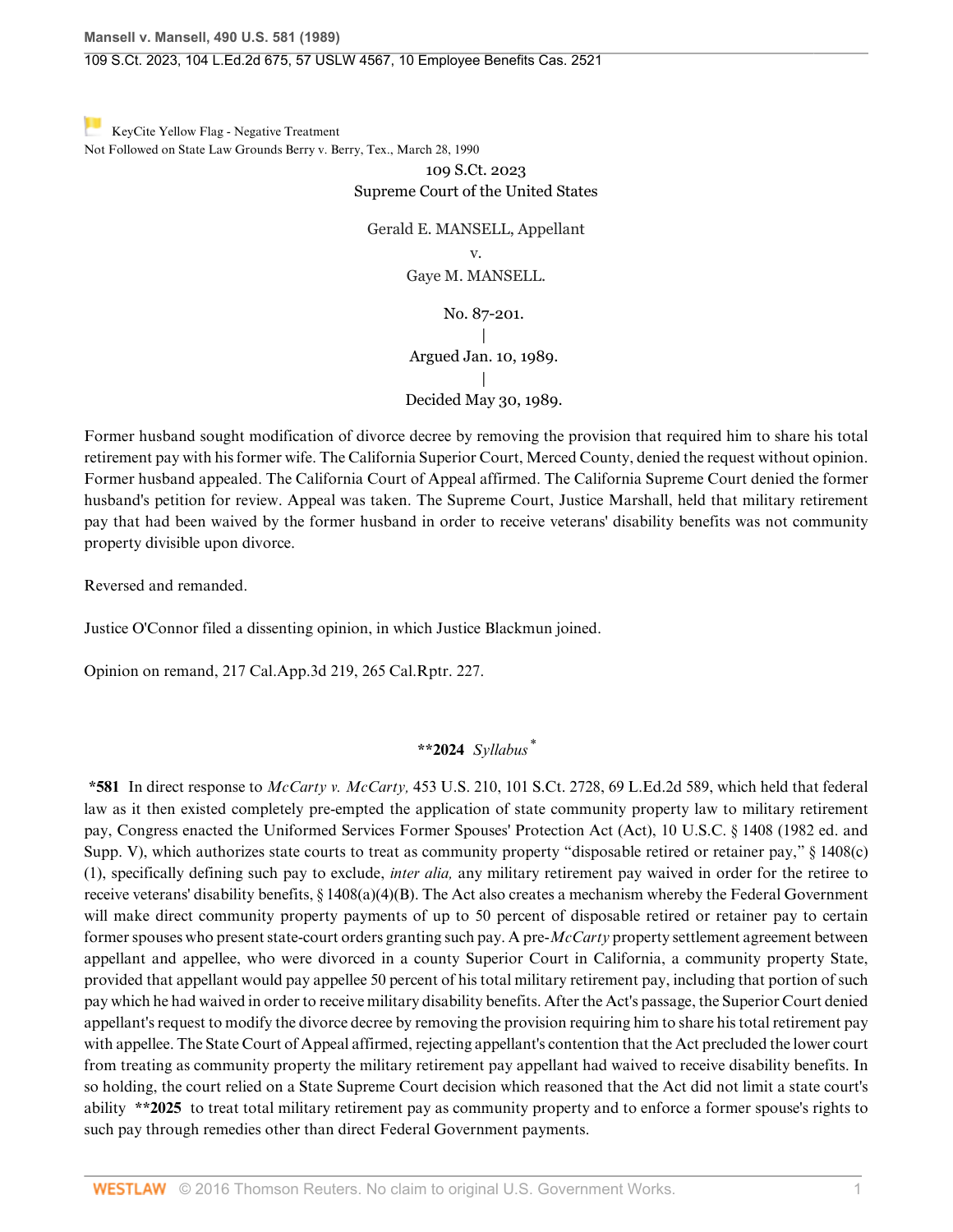## **Mansell v. Mansell, 490 U.S. 581 (1989)** 109 S.Ct. 2023, 104 L.Ed.2d 675, 57 USLW 4567, 10 Employee Benefits Cas. 2521

*Held:* The Act does not grant state courts the power to treat as property divisible upon divorce military retirement pay waived by the retiree in order to receive veterans' disability benefits. In light of  $\S 1408(a)(4)(B)$ 's limiting language as to such waived pay, the Act's plain and precise language establishes that  $\S 1408(c)(1)$  grants state courts the authority to treat only disposable retired pay, not total retired pay, as community property. Appellee's argument that the Act has no pre-emptive **\*582** effect of its own and must be read as a garnishment statute designed solely to limit when the Federal Government will make direct payments to a former spouse, and that, accordingly,  $\S$  1408(a)(4)(B) defines "disposable retired or retainer pay" only because payments under the statutory direct payment mechanism are limited to amounts defined by that term, is flawed for two reasons. First, the argument completely ignores the fact that  $\S 1408(c)(1)$  also uses the quoted phrase to limit specifically and plainly the extent to which state courts may treat military retirement pay as community property. Second, each of [§ 1408\(c\)](http://www.westlaw.com/Link/Document/FullText?findType=L&pubNum=1000546&cite=10USCAS1408&originatingDoc=I3193c0bf9c2511d9bdd1cfdd544ca3a4&refType=RB&originationContext=document&vr=3.0&rs=cblt1.0&transitionType=DocumentItem&contextData=(sc.DocLink)#co_pp_4b24000003ba5)'s other subsections imposes new substantive limits on state courts' power to divide military retirement pay, and it is unlikely that all of the section, except for  $\S 1408(c)(1)$ , was intended to pre-empt state law. Thus, the garnishment argument misplaces its reliance on the fact that the Act's saving clause expressly contemplates that a retiree will be liable for "other payments" in excess of those made under the direct payment mechanism, since that clause is more plausibly interpreted as serving the limited purpose of defeating any inference that the mechanism displaced state courts' authority to divide and garnish property not covered by the mechanism. Appellee's contention that giving effect to the plain and precise statutory language would thwart the Act's obvious purposes of rejecting *McCarty* and restoring to state courts their pre-*McCarty* authority is not supported by the legislative history, which, read as a whole, indicates that Congress intended both to create new benefits for former spouses and to place on state courts limits designed to protect military retirees. Pp. 2028-2032.

Reversed and remanded.

MARSHALL, J., delivered the opinion of the Court, in which REHNQUIST, C.J., and BRENNAN, WHITE, STEVENS, SCALIA, and KENNEDY, JJ., joined. O'CONNOR, J., filed a dissenting opinion, in which BLACKMUN, J., joined, *post,* p. 2032.

## <span id="page-2-0"></span>**Attorneys and Law Firms**

*Douglas B. Cone* argued the cause for appellant. With him on the briefs was *Jim T. Elia.*

*Dennis A. Cornell* argued the cause and filed a brief for appellee.\*

\* Briefs of *amici curiae* urging reversal were filed for the United States by *Solicitor General Fried, Assistant Attorney General Bolton,* and *Deputy Solicitor General Merrill;* and for the Retired Officers Association et al by *Jan Horbaly.*

*June Kazuko Inuzuka, Judith I. Avner,* and *Sally F. Goldfarb* filed a brief for the Women's Equity Action League et al. as *amici curiae* urging affirmance.

#### <span id="page-2-1"></span>**Opinion**

**\*583** Justice MARSHALL delivered the opinion of the Court.

In this appeal, we decide whether state courts, consistent with the federal Uniformed Services Former Spouses' Protection Act, [10 U.S.C. § 1408](http://www.westlaw.com/Link/Document/FullText?findType=L&pubNum=1000546&cite=10USCAS1408&originatingDoc=I3193c0bf9c2511d9bdd1cfdd544ca3a4&refType=LQ&originationContext=document&vr=3.0&rs=cblt1.0&transitionType=DocumentItem&contextData=(sc.DocLink)) (1982 ed. and Supp. V) (Former Spouses' Protection Act or Act), may treat as property divisible upon divorce military retirement pay waived by the retiree in order to receive veterans' disability benefits. We hold that they may not.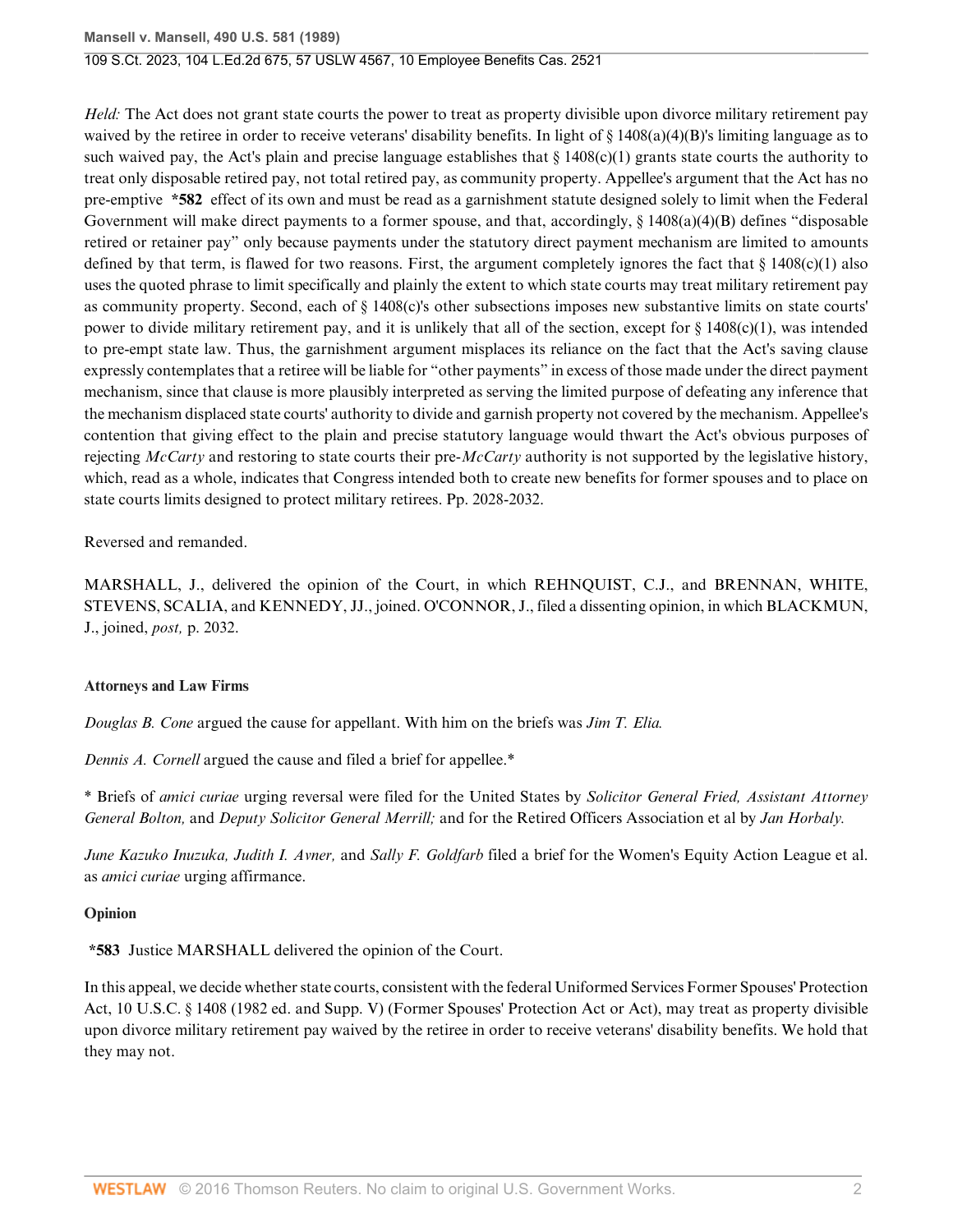I

## <span id="page-3-0"></span>A

Members of the Armed Forces who serve for a specified period, generally at least 20 years, may retire with retired pay. [10 U.S.C. § 3911](http://www.westlaw.com/Link/Document/FullText?findType=L&pubNum=1000546&cite=10USCAS3911&originatingDoc=I3193c0bf9c2511d9bdd1cfdd544ca3a4&refType=LQ&originationContext=document&vr=3.0&rs=cblt1.0&transitionType=DocumentItem&contextData=(sc.DocLink)) *et seq.* (1982 ed. and Supp. V) (Army); § 6321 *et seq.* (1982 ed. and Supp. V) (Navy and Marine Corps); § 8911 *et seq.* (1982 ed. and Supp. V) (Air Force). The amount of retirement pay a veteran is eligible to receive is calculated according to the number of years served and the rank **\*\*2026** achieved. §§ 3926 and 3991 (Army); §§ 6325-6327 (Navy and Marine Corps); § 8929 (Air Force). Veterans who became disabled as a result of military service are eligible for disability benefits. [38 U.S.C. § 310](http://www.westlaw.com/Link/Document/FullText?findType=L&pubNum=1000546&cite=38USCAS310&originatingDoc=I3193c0bf9c2511d9bdd1cfdd544ca3a4&refType=LQ&originationContext=document&vr=3.0&rs=cblt1.0&transitionType=DocumentItem&contextData=(sc.DocLink)) (wartime disability); § 331 (peacetime disability). The amount of disability benefits a veteran is eligible to receive is calculated according to the seriousness of the disability and the degree to which the veteran's ability to earn a living has been impaired. §§ 314 and 355.

In order to prevent double dipping, a military retiree may receive disability benefits only to the extent that he waives a corresponding amount of his military retirement pay. § 3[1](#page-11-2)05.  $^1$  Because disability benefits are exempt from federal, state, and local taxation, § 3101(a), military retirees who waive their retirement pay in favor of disability benefits increase their **\*584** after-tax income. Not surprisingly, waivers of retirement pay are common.

California, like several other States, treats property acquired during marriage as community property. When a couple divorces, a state court divides community property equally between the spouses while each spouse retains full ownership of any separate property. See [Cal.Civ.Code Ann. § 4800](http://www.westlaw.com/Link/Document/FullText?findType=L&pubNum=1000200&cite=CACIS4800&originatingDoc=I3193c0bf9c2511d9bdd1cfdd544ca3a4&refType=LQ&originationContext=document&vr=3.0&rs=cblt1.0&transitionType=DocumentItem&contextData=(sc.DocLink))(a) (West 1983 and Supp.1989). California treats military retirement payments as community property to the extent they derive from military service performed during the marriage. See, *e.g., Casas v. Thompson,* [42 Cal.3d 131, 139, 228 Cal.Rptr. 33, 37-38, 720 P.2d 921, 925,](http://www.westlaw.com/Link/Document/FullText?findType=Y&serNum=1986138548&pubNum=661&originatingDoc=I3193c0bf9c2511d9bdd1cfdd544ca3a4&refType=RP&fi=co_pp_sp_661_925&originationContext=document&vr=3.0&rs=cblt1.0&transitionType=DocumentItem&contextData=(sc.DocLink)#co_pp_sp_661_925) cert. denied, [479](http://www.westlaw.com/Link/Document/FullText?findType=Y&serNum=1986264004&pubNum=708&originatingDoc=I3193c0bf9c2511d9bdd1cfdd544ca3a4&refType=RP&originationContext=document&vr=3.0&rs=cblt1.0&transitionType=DocumentItem&contextData=(sc.DocLink)) [U.S. 1012, 107 S.Ct. 659, 93 L.Ed.2d 713 \(1986\).](http://www.westlaw.com/Link/Document/FullText?findType=Y&serNum=1986264004&pubNum=708&originatingDoc=I3193c0bf9c2511d9bdd1cfdd544ca3a4&refType=RP&originationContext=document&vr=3.0&rs=cblt1.0&transitionType=DocumentItem&contextData=(sc.DocLink))

In *McCarty v. McCarty,* [453 U.S. 210, 101 S.Ct. 2728, 69 L.Ed.2d 589 \(1981\)](http://www.westlaw.com/Link/Document/FullText?findType=Y&serNum=1981127855&pubNum=708&originatingDoc=I3193c0bf9c2511d9bdd1cfdd544ca3a4&refType=RP&originationContext=document&vr=3.0&rs=cblt1.0&transitionType=DocumentItem&contextData=(sc.DocLink)), we held that the federal statutes then governing military retirement pay prevented state courts from treating military retirement pay as community property. We concluded that treating such pay as community property would do clear damage to important military personnel objectives. *Id.,* [at 232-235, 101 S.Ct., at 2741-2743.](http://www.westlaw.com/Link/Document/FullText?findType=Y&serNum=1981127855&pubNum=708&originatingDoc=I3193c0bf9c2511d9bdd1cfdd544ca3a4&refType=RP&fi=co_pp_sp_708_2741&originationContext=document&vr=3.0&rs=cblt1.0&transitionType=DocumentItem&contextData=(sc.DocLink)#co_pp_sp_708_2741) We reasoned that Congress intended that military retirement pay reach the veteran and no one else. *Id.,* [at 228, 101 S.Ct., at 2739.](http://www.westlaw.com/Link/Document/FullText?findType=Y&serNum=1981127855&pubNum=708&originatingDoc=I3193c0bf9c2511d9bdd1cfdd544ca3a4&refType=RP&fi=co_pp_sp_708_2739&originationContext=document&vr=3.0&rs=cblt1.0&transitionType=DocumentItem&contextData=(sc.DocLink)#co_pp_sp_708_2739) In reaching this conclusion, we relied particularly on Congress' refusal to pass legislation that would have allowed former spouses to garnish military retirement pay to satisfy property settlements. *Id.,* [at 228-232, 101 S.Ct., at 2739-2741.](http://www.westlaw.com/Link/Document/FullText?findType=Y&serNum=1981127855&pubNum=708&originatingDoc=I3193c0bf9c2511d9bdd1cfdd544ca3a4&refType=RP&fi=co_pp_sp_708_2739&originationContext=document&vr=3.0&rs=cblt1.0&transitionType=DocumentItem&contextData=(sc.DocLink)#co_pp_sp_708_2739) Finally, noting the distressed plight of many former spouses of military members, we observed that Congress was free to change the statutory framework. *Id.,* [at 235-236,](http://www.westlaw.com/Link/Document/FullText?findType=Y&serNum=1981127855&pubNum=708&originatingDoc=I3193c0bf9c2511d9bdd1cfdd544ca3a4&refType=RP&fi=co_pp_sp_708_2742&originationContext=document&vr=3.0&rs=cblt1.0&transitionType=DocumentItem&contextData=(sc.DocLink)#co_pp_sp_708_2742) [101 S.Ct. at 2742-2743.](http://www.westlaw.com/Link/Document/FullText?findType=Y&serNum=1981127855&pubNum=708&originatingDoc=I3193c0bf9c2511d9bdd1cfdd544ca3a4&refType=RP&fi=co_pp_sp_708_2742&originationContext=document&vr=3.0&rs=cblt1.0&transitionType=DocumentItem&contextData=(sc.DocLink)#co_pp_sp_708_2742)

<span id="page-3-1"></span>In direct response to *McCarty,* Congress enacted the Former Spouses' Protection Act, which authorizes state courts to treat "disposable retired or retainer pay" as community property. [10 U.S.C. § 1408\(c\)\(1\).](http://www.westlaw.com/Link/Document/FullText?findType=L&pubNum=1000546&cite=10USCAS1408&originatingDoc=I3193c0bf9c2511d9bdd1cfdd544ca3a4&refType=RB&originationContext=document&vr=3.0&rs=cblt1.0&transitionType=DocumentItem&contextData=(sc.DocLink)#co_pp_10c0000001331) [2](#page-11-3) " 'Disposable retired or **\*585** retainer pay' " is defined as "the total monthly retired or retainer pay to which a military member is entitled," minus certain deductions. [§ 1408\(a\)\(4\)](http://www.westlaw.com/Link/Document/FullText?findType=L&pubNum=1000546&cite=10USCAS1408&originatingDoc=I3193c0bf9c2511d9bdd1cfdd544ca3a4&refType=RB&originationContext=document&vr=3.0&rs=cblt1.0&transitionType=DocumentItem&contextData=(sc.DocLink)#co_pp_d40e000072291) (1982 ed. and Supp. V). Among the amounts required to be deducted from total pay are any amounts waived in order to receive disability benefits. [§ 1408\(a\)\(4\)\(B\).](http://www.westlaw.com/Link/Document/FullText?findType=L&pubNum=1000546&cite=10USCAS1408&originatingDoc=I3193c0bf9c2511d9bdd1cfdd544ca3a4&refType=RB&originationContext=document&vr=3.0&rs=cblt1.0&transitionType=DocumentItem&contextData=(sc.DocLink)#co_pp_7f0000008ef57)  $^3$  $^3$ 

<span id="page-3-2"></span>**\*\*2027** The Act also creates a payments mechanism under which the Federal Government will make direct payments to a former spouse who presents, to the Secretary of the relevant military service, a state-court order granting her a portion of the military retiree's disposable retired or retainer pay. This direct payments mechanism is limited in two ways. [§ 1408\(d\).](http://www.westlaw.com/Link/Document/FullText?findType=L&pubNum=1000546&cite=10USCAS1408&originatingDoc=I3193c0bf9c2511d9bdd1cfdd544ca3a4&refType=RB&originationContext=document&vr=3.0&rs=cblt1.0&transitionType=DocumentItem&contextData=(sc.DocLink)#co_pp_5ba1000067d06) First, only a former spouse who was married to a military member "for a period of 10 years or more during which the member performed at least 10 years of service creditable in determining the member's eligibility for retired or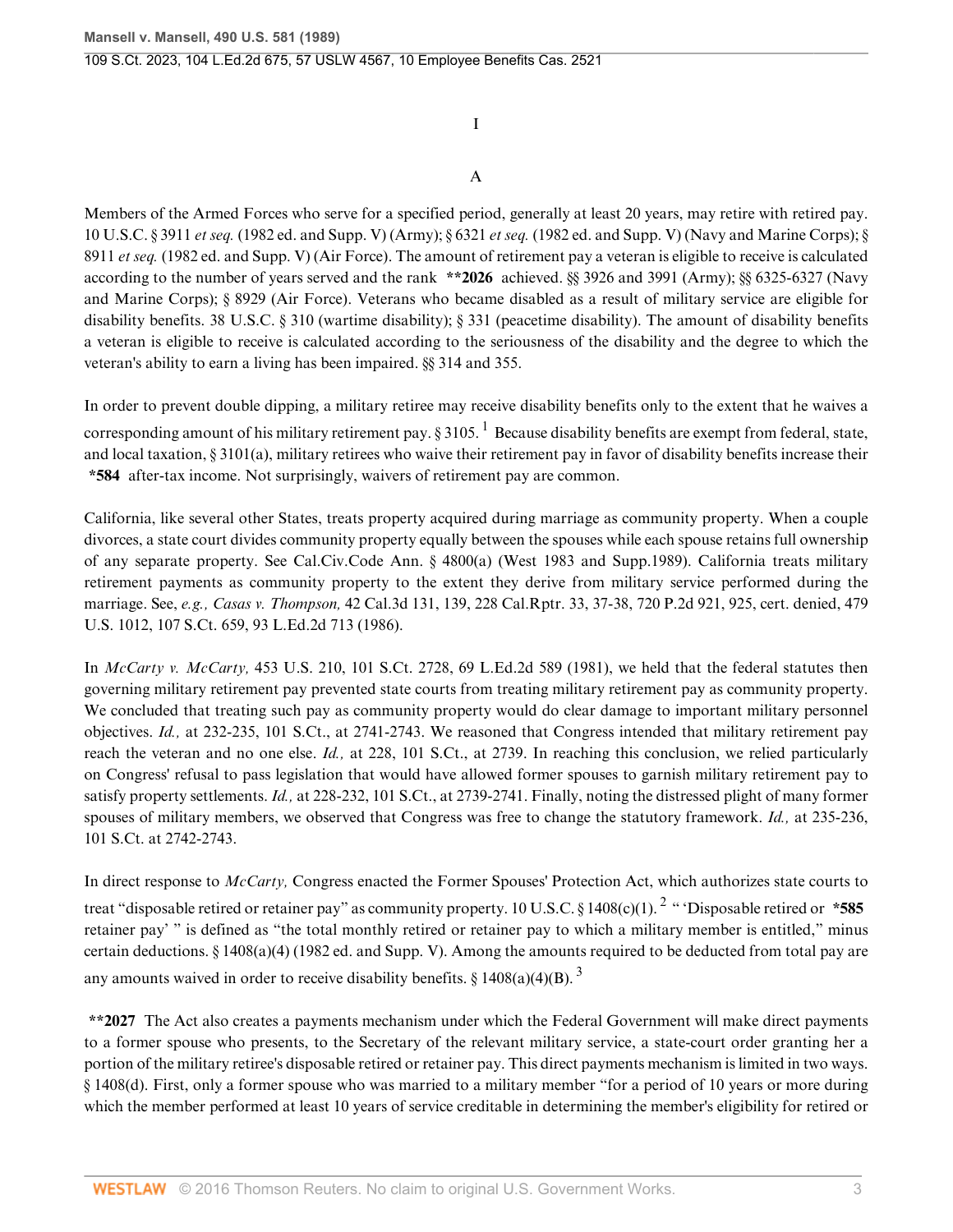retainer pay," [§ 1408\(d\)\(2\)](http://www.westlaw.com/Link/Document/FullText?findType=L&pubNum=1000546&cite=10USCAS1408&originatingDoc=I3193c0bf9c2511d9bdd1cfdd544ca3a4&refType=RB&originationContext=document&vr=3.0&rs=cblt1.0&transitionType=DocumentItem&contextData=(sc.DocLink)#co_pp_4be3000003be5), is eligible to receive direct community property payments. Second, the Federal Government will not make community property payments that exceed 50 percent of disposable retired or retainer pay. [§ 1408\(e\)\(1\).](http://www.westlaw.com/Link/Document/FullText?findType=L&pubNum=1000546&cite=10USCAS1408&originatingDoc=I3193c0bf9c2511d9bdd1cfdd544ca3a4&refType=RB&originationContext=document&vr=3.0&rs=cblt1.0&transitionType=DocumentItem&contextData=(sc.DocLink)#co_pp_06a60000dfdc6)

## B

Appellant Gerald E. Mansell and appellee Gaye M. Mansell were married for 23 years and are the parents of six children. Their marriage ended in 1979 with a divorce decree from the Merced County, California, Superior Court. At that time, Major Mansell received both Air Force retirement pay and, pursuant to a waiver of a portion of that pay, disability benefits. Mrs. Mansell and Major Mansell entered **\*586** into a property settlement which provided, in part, that Major Mansell would pay Mrs. Mansell 50 percent of his total military retirement pay, including that portion of retirement pay waived so that Major Mansell could receive disability benefits. Civ. No. 55594 (May 29, 1979). In 1983, Major Mansell asked the Superior Court to modify the divorce decree by removing the provision that required him to share his total retirement pay with Mrs. Mansell. The Superior Court denied Major Mansell's request without opinion.

<span id="page-4-0"></span>Major Mansell appealed to the California Court of Appeal, Fifth Appellate District, arguing that both the Former Spouses' Protection Act and the anti-attachment clause that protects a veteran's receipt of disability benefits, [38 U.S.C.](http://www.westlaw.com/Link/Document/FullText?findType=L&pubNum=1000546&cite=38USCAS3101&originatingDoc=I3193c0bf9c2511d9bdd1cfdd544ca3a4&refType=LQ&originationContext=document&vr=3.0&rs=cblt1.0&transitionType=DocumentItem&contextData=(sc.DocLink)) [§ 3101\(](http://www.westlaw.com/Link/Document/FullText?findType=L&pubNum=1000546&cite=38USCAS3101&originatingDoc=I3193c0bf9c2511d9bdd1cfdd544ca3a4&refType=LQ&originationContext=document&vr=3.0&rs=cblt1.0&transitionType=DocumentItem&contextData=(sc.DocLink))a) (1982 ed. and Supp. IV),  $4\,$  $4\,$  precluded the Superior Court from treating military retirement pay that had been waived to receive disability benefits as community property. Relying on the decision of the Supreme Court of California in *Casas v. Thompson, supra,* the Court of Appeal rejected that portion of Major Mansell's argument based on the Former Spouses' Protection Act. 5 Civ. No. F002872 (Jan. 30, 1987). [5](#page-11-6) *Casas* held that after the passage of the Former Spouses' Protection Act, federal law no longer pre-empted **\*587** state community property law as it applies to military retirement pay. The *Casas* court reasoned that the Act did not limit a state court's ability to treat total military retirement pay as community property and to enforce a former spouse's rights to such pay through remedies other than direct payments from the Federal Government. [42 Cal.3d, at 143-151, 228 Cal.Rptr., at 40-46, 720 P.2d, at 928-933.](http://www.westlaw.com/Link/Document/FullText?findType=Y&serNum=1986138548&pubNum=661&originatingDoc=I3193c0bf9c2511d9bdd1cfdd544ca3a4&refType=RP&fi=co_pp_sp_661_928&originationContext=document&vr=3.0&rs=cblt1.0&transitionType=DocumentItem&contextData=(sc.DocLink)#co_pp_sp_661_928) The Court of Appeal did not discuss the anti-attachment clause, [38 U.S.C. § 3101\(](http://www.westlaw.com/Link/Document/FullText?findType=L&pubNum=1000546&cite=38USCAS3101&originatingDoc=I3193c0bf9c2511d9bdd1cfdd544ca3a4&refType=LQ&originationContext=document&vr=3.0&rs=cblt1.0&transitionType=DocumentItem&contextData=(sc.DocLink))a). [6](#page-11-7) The Supreme **\*\*2028** Court of California denied Major Mansell's petition for review.

We noted probable jurisdiction, [487 U.S. 1217, 108 S.Ct. 2868, 101 L.Ed.2d 904 \(1988\),](http://www.westlaw.com/Link/Document/FullText?findType=Y&pubNum=708&cite=108SCT2868&originatingDoc=I3193c0bf9c2511d9bdd1cfdd544ca3a4&refType=RP&originationContext=document&vr=3.0&rs=cblt1.0&transitionType=DocumentItem&contextData=(sc.DocLink)) and now reverse.

## <span id="page-4-2"></span><span id="page-4-1"></span>II

Because domestic relations are preeminently matters of state law, we have consistently recognized that Congress, when it passes general legislation, rarely intends to displace state authority in this area. See, *e.g., Rose v. Rose,* [481 U.S. 619, 628,](http://www.westlaw.com/Link/Document/FullText?findType=Y&serNum=1987062390&pubNum=708&originatingDoc=I3193c0bf9c2511d9bdd1cfdd544ca3a4&refType=RP&fi=co_pp_sp_708_2035&originationContext=document&vr=3.0&rs=cblt1.0&transitionType=DocumentItem&contextData=(sc.DocLink)#co_pp_sp_708_2035) [107 S.Ct. 2029, 2035, 95 L.Ed.2d 599 \(1987\);](http://www.westlaw.com/Link/Document/FullText?findType=Y&serNum=1987062390&pubNum=708&originatingDoc=I3193c0bf9c2511d9bdd1cfdd544ca3a4&refType=RP&fi=co_pp_sp_708_2035&originationContext=document&vr=3.0&rs=cblt1.0&transitionType=DocumentItem&contextData=(sc.DocLink)#co_pp_sp_708_2035) *Hisquierdo v. Hisquierdo,* [439 U.S. 572, 581, 99 S.Ct. 802, 808, 59 L.Ed.2d](http://www.westlaw.com/Link/Document/FullText?findType=Y&serNum=1979108025&pubNum=708&originatingDoc=I3193c0bf9c2511d9bdd1cfdd544ca3a4&refType=RP&fi=co_pp_sp_708_808&originationContext=document&vr=3.0&rs=cblt1.0&transitionType=DocumentItem&contextData=(sc.DocLink)#co_pp_sp_708_808) [1 \(1979\).](http://www.westlaw.com/Link/Document/FullText?findType=Y&serNum=1979108025&pubNum=708&originatingDoc=I3193c0bf9c2511d9bdd1cfdd544ca3a4&refType=RP&fi=co_pp_sp_708_808&originationContext=document&vr=3.0&rs=cblt1.0&transitionType=DocumentItem&contextData=(sc.DocLink)#co_pp_sp_708_808) Thus we have held that we will not find preemption absent evidence that it is " 'positively required by direct enactment.' " *Hisquierdo, supra,* [at 581, 99 S.Ct. at 808](http://www.westlaw.com/Link/Document/FullText?findType=Y&serNum=1979108025&pubNum=708&originatingDoc=I3193c0bf9c2511d9bdd1cfdd544ca3a4&refType=RP&fi=co_pp_sp_708_808&originationContext=document&vr=3.0&rs=cblt1.0&transitionType=DocumentItem&contextData=(sc.DocLink)#co_pp_sp_708_808) (quoting *Wetmore v. Markoe,* [196 U.S. 68, 77, 25 S.Ct. 172, 176,](http://www.westlaw.com/Link/Document/FullText?findType=Y&serNum=1904100495&pubNum=708&originatingDoc=I3193c0bf9c2511d9bdd1cfdd544ca3a4&refType=RP&fi=co_pp_sp_708_176&originationContext=document&vr=3.0&rs=cblt1.0&transitionType=DocumentItem&contextData=(sc.DocLink)#co_pp_sp_708_176) [49 L.Ed. 390 \(1904\)\)](http://www.westlaw.com/Link/Document/FullText?findType=Y&serNum=1904100495&pubNum=708&originatingDoc=I3193c0bf9c2511d9bdd1cfdd544ca3a4&refType=RP&fi=co_pp_sp_708_176&originationContext=document&vr=3.0&rs=cblt1.0&transitionType=DocumentItem&contextData=(sc.DocLink)#co_pp_sp_708_176). The instant case, however, presents one of those rare instances where Congress has directly and specifically legislated in the area of domestic relations.

It is clear from both the language of the Former Spouses' Protection Act, see, *e.g.,* [§ 1408\(c\)\(1\),](http://www.westlaw.com/Link/Document/FullText?findType=L&pubNum=1000546&cite=10USCAS1408&originatingDoc=I3193c0bf9c2511d9bdd1cfdd544ca3a4&refType=RB&originationContext=document&vr=3.0&rs=cblt1.0&transitionType=DocumentItem&contextData=(sc.DocLink)#co_pp_10c0000001331) and its legislative history, see, *e.g.,* [H.R.Conf.Rep. No. 97-749, p. 165 \(1982\);](http://www.westlaw.com/Link/Document/FullText?findType=Y&serNum=0100506789&pubNum=0100015&originatingDoc=I3193c0bf9c2511d9bdd1cfdd544ca3a4&refType=TV&originationContext=document&vr=3.0&rs=cblt1.0&transitionType=DocumentItem&contextData=(sc.DocLink)) [S.Rep. No. 97-502, pp. 1-3, 16](http://www.westlaw.com/Link/Document/FullText?findType=Y&serNum=0100506790&pubNum=0001503&originatingDoc=I3193c0bf9c2511d9bdd1cfdd544ca3a4&refType=TV&originationContext=document&vr=3.0&rs=cblt1.0&transitionType=DocumentItem&contextData=(sc.DocLink)) (1982), U.S.Code Cong. & Admin.News 1982, p. 1555, that Congress sought to change the legal landscape created by the *McCarty* decision. **\*588**

<span id="page-4-3"></span> $^7$  $^7$  Because pre-existing federal law, as construed by this Court, completely pre-empted the application of state community property law to military retirement pay, Congress could overcome the *McCarty* decision only by enacting an affirmative grant of authority giving the States the power to treat military retirement pay as community property. Cf. *[Midlantic Nat.](http://www.westlaw.com/Link/Document/FullText?findType=Y&serNum=1986104706&pubNum=708&originatingDoc=I3193c0bf9c2511d9bdd1cfdd544ca3a4&refType=RP&fi=co_pp_sp_708_759&originationContext=document&vr=3.0&rs=cblt1.0&transitionType=DocumentItem&contextData=(sc.DocLink)#co_pp_sp_708_759) Bank v. New Jersey Dept. of Environmental Protection,* [474 U.S. 494, 501, 106 S.Ct. 755, 759-60, 88 L.Ed.2d 859 \(1986\)](http://www.westlaw.com/Link/Document/FullText?findType=Y&serNum=1986104706&pubNum=708&originatingDoc=I3193c0bf9c2511d9bdd1cfdd544ca3a4&refType=RP&fi=co_pp_sp_708_759&originationContext=document&vr=3.0&rs=cblt1.0&transitionType=DocumentItem&contextData=(sc.DocLink)#co_pp_sp_708_759).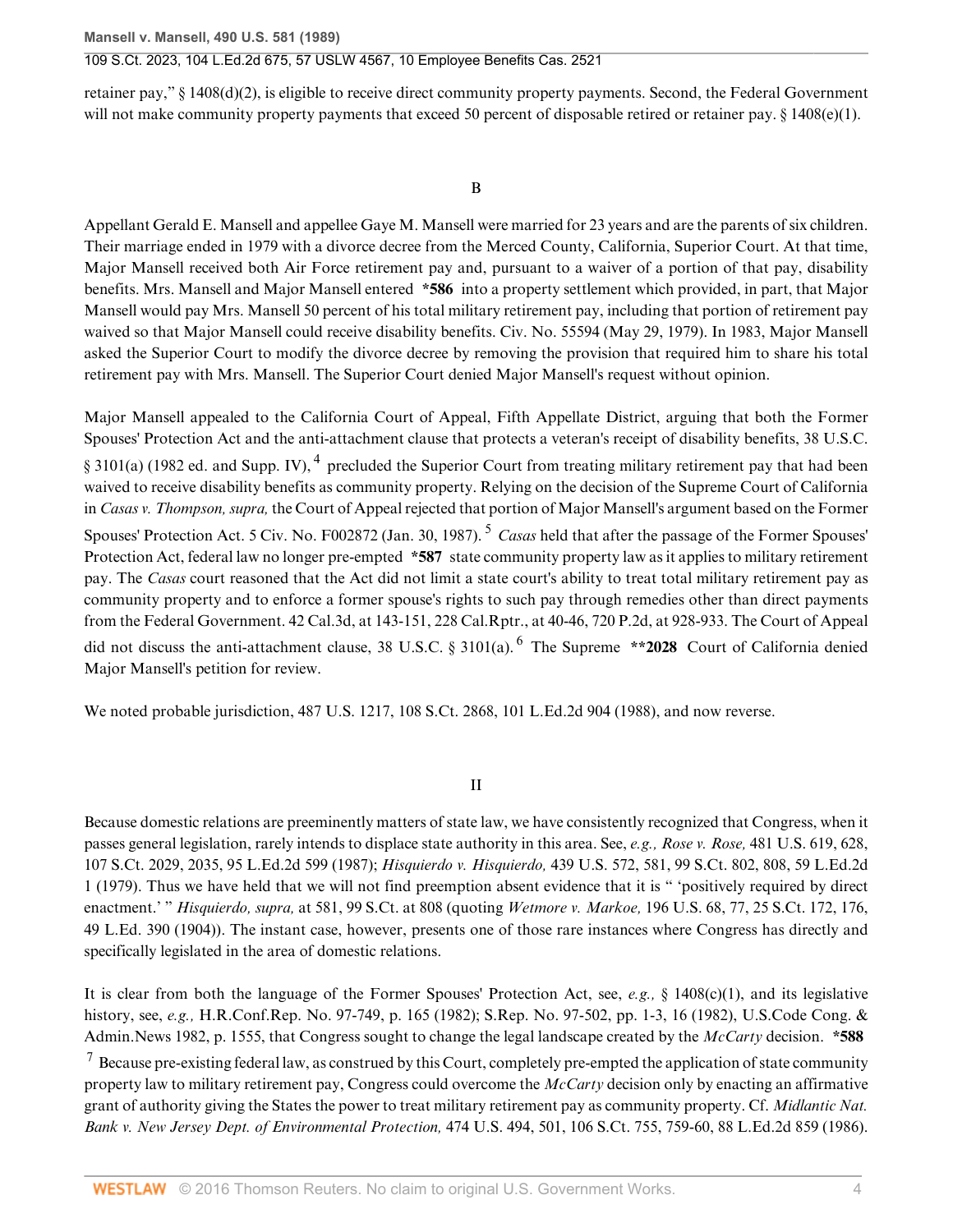The appellant and appellee differ sharply on the scope of Congress' modification of *McCarty.* Mrs. Mansell views the Former Spouses' Protection Act as a complete congressional rejection of *McCarty* 's holding that state law is pre-empted; she reads the Act as restoring to state courts all pre-*McCarty* authority. Major Mansell, supported by the United States, argues that the Former Spouses' Protection Act is only a partial rejection of the *McCarty* rule that federal law preempts state law regarding military retirement pay. <sup>[8](#page-11-9)</sup>

<span id="page-5-0"></span>**[1]** Where, as here, the question is one of statutory construction, we begin with the language of the statute. See, *e.g., Blum v. Stenson,* [465 U.S. 886, 896, 104 S.Ct. 1541, 1547-48, 79 L.Ed.2d 891 \(1984\);](http://www.westlaw.com/Link/Document/FullText?findType=Y&serNum=1984114238&pubNum=708&originatingDoc=I3193c0bf9c2511d9bdd1cfdd544ca3a4&refType=RP&fi=co_pp_sp_708_1547&originationContext=document&vr=3.0&rs=cblt1.0&transitionType=DocumentItem&contextData=(sc.DocLink)#co_pp_sp_708_1547) *[Consumer Product Safety Comm'n](http://www.westlaw.com/Link/Document/FullText?findType=Y&serNum=1980116766&pubNum=708&originatingDoc=I3193c0bf9c2511d9bdd1cfdd544ca3a4&refType=RP&fi=co_pp_sp_708_2056&originationContext=document&vr=3.0&rs=cblt1.0&transitionType=DocumentItem&contextData=(sc.DocLink)#co_pp_sp_708_2056) v. GTE Sylvania, Inc.,* [447 U.S. 102, 108, 100 S.Ct. 2051, 2056, 64 L.Ed.2d 766 \(1980\).](http://www.westlaw.com/Link/Document/FullText?findType=Y&serNum=1980116766&pubNum=708&originatingDoc=I3193c0bf9c2511d9bdd1cfdd544ca3a4&refType=RP&fi=co_pp_sp_708_2056&originationContext=document&vr=3.0&rs=cblt1.0&transitionType=DocumentItem&contextData=(sc.DocLink)#co_pp_sp_708_2056) Mrs. Mansell's argument faces a formidable obstacle in the language of the Former Spouses' Protection Act. [Section 1408\(c\)\(1\)](http://www.westlaw.com/Link/Document/FullText?findType=L&pubNum=1000546&cite=10USCAS1408&originatingDoc=I3193c0bf9c2511d9bdd1cfdd544ca3a4&refType=LQ&originationContext=document&vr=3.0&rs=cblt1.0&transitionType=DocumentItem&contextData=(sc.DocLink)) of the Act affirmatively grants state courts the power to divide military retirement pay, yet its language is both precise and limited. It provides that "a court may treat disposable retired or retainer pay ... either as property solely of the member or as property of the member and his spouse in accordance with the law of the jurisdiction of **\*589** such court." [§ 1408\(c\)\(1\)](http://www.westlaw.com/Link/Document/FullText?findType=L&pubNum=1000546&cite=10USCAS1408&originatingDoc=I3193c0bf9c2511d9bdd1cfdd544ca3a4&refType=RB&originationContext=document&vr=3.0&rs=cblt1.0&transitionType=DocumentItem&contextData=(sc.DocLink)#co_pp_10c0000001331). The Act's definitional section specifically defines the term "disposable retired or retainer pay" to exclude, *inter alia,* military retirement pay waived in order to receive veterans' disability **\*\*2029** payments. [§ 1408\(a\)\(4\)\(B\).](http://www.westlaw.com/Link/Document/FullText?findType=L&pubNum=1000546&cite=10USCAS1408&originatingDoc=I3193c0bf9c2511d9bdd1cfdd544ca3a4&refType=RB&originationContext=document&vr=3.0&rs=cblt1.0&transitionType=DocumentItem&contextData=(sc.DocLink)#co_pp_7f0000008ef57) [9](#page-11-10) Thus, under the Act's plain and precise language, state courts have been granted the authority to treat disposable retired pay as community property; they have not been granted the authority to treat total retired pay as community property.

<span id="page-5-1"></span>**[2]** Mrs. Mansell attempts to overcome the limiting language contained in the definition, [§ 1408\(a\)\(4\)\(B\),](http://www.westlaw.com/Link/Document/FullText?findType=L&pubNum=1000546&cite=10USCAS1408&originatingDoc=I3193c0bf9c2511d9bdd1cfdd544ca3a4&refType=RB&originationContext=document&vr=3.0&rs=cblt1.0&transitionType=DocumentItem&contextData=(sc.DocLink)#co_pp_7f0000008ef57) by reading the Act as a garnishment statute designed solely to set out the circumstances under which, pursuant to a court order, the Federal Government will make direct payments to a former spouse. According to this view,  $\S 1408(a)(4)(B)$  defines "[d]isposable retired or retainer pay" only because payments under the federal direct payments mechanism are limited to amounts defined by that term.

The garnishment argument relies heavily on the Act's saving clause. That clause provides:

"Nothing in this section shall be construed to relieve a member of liability for the payment of alimony, child support, *or other payments* required by a court order on the grounds that payments made out of disposable retired or retainer pay under this section have been made in the maximum amount permitted under [the direct payments mechanism]. Any such unsatisfied obligation **\*590** of a member may be enforced by any means available under law other than the means provided under this section in any case in which the maximum amount permitted under ... [the direct payments mechanism] has been paid." [§ 1408\(e\)\(6\)](http://www.westlaw.com/Link/Document/FullText?findType=L&pubNum=1000546&cite=10USCAS1408&originatingDoc=I3193c0bf9c2511d9bdd1cfdd544ca3a4&refType=RB&originationContext=document&vr=3.0&rs=cblt1.0&transitionType=DocumentItem&contextData=(sc.DocLink)#co_pp_71db000052462) (emphasis added).

Mrs. Mansell argues that, because the saving clause expressly contemplates "other payments" in excess of those made under the direct payments mechanism, the Act does not "attempt to tell the state courts what they may or may not do with the underlying property." Brief for Appellee 17. For the reasons discussed below, we find a different interpretation more plausible. In our view, the saving clause serves the limited purpose of defeating any inference that the federal direct payments mechanism displaced the authority of state courts to divide and garnish property not covered by the mechanism. Cf. *Hisquierdo,* [439 U.S., at 584, 99 S.Ct., at 809-10](http://www.westlaw.com/Link/Document/FullText?findType=Y&serNum=1979108025&pubNum=708&originatingDoc=I3193c0bf9c2511d9bdd1cfdd544ca3a4&refType=RP&fi=co_pp_sp_708_809&originationContext=document&vr=3.0&rs=cblt1.0&transitionType=DocumentItem&contextData=(sc.DocLink)#co_pp_sp_708_809) (to prohibit garnishment is to prohibit division of property); *Wissner v. Wissner,* [338 U.S. 655, 70 S.Ct. 398, 94 L.Ed. 424 \(1950\)](http://www.westlaw.com/Link/Document/FullText?findType=Y&serNum=1950120129&pubNum=708&originatingDoc=I3193c0bf9c2511d9bdd1cfdd544ca3a4&refType=RP&originationContext=document&vr=3.0&rs=cblt1.0&transitionType=DocumentItem&contextData=(sc.DocLink)) (same).

First, the most serious flaw in the garnishment argument is that it completely ignores  $\S 1408(c)(1)$ . Mrs. Mansell provides no explanation for the fact that the defined term-"disposable retired or retainer pay"-is used in  $\S$  1408(c)(1) to limit specifically and plainly the extent to which state courts may treat military retirement pay as community property.

Second, the view that the Act is solely a garnishment statute and therefore not intended to pre-empt the authority of state courts is contradicted not only by [§ 1408\(c\)\(1\)](http://www.westlaw.com/Link/Document/FullText?findType=L&pubNum=1000546&cite=10USCAS1408&originatingDoc=I3193c0bf9c2511d9bdd1cfdd544ca3a4&refType=RB&originationContext=document&vr=3.0&rs=cblt1.0&transitionType=DocumentItem&contextData=(sc.DocLink)#co_pp_10c0000001331), but also by the other subsections of [§ 1408\(c\)](http://www.westlaw.com/Link/Document/FullText?findType=L&pubNum=1000546&cite=10USCAS1408&originatingDoc=I3193c0bf9c2511d9bdd1cfdd544ca3a4&refType=RB&originationContext=document&vr=3.0&rs=cblt1.0&transitionType=DocumentItem&contextData=(sc.DocLink)#co_pp_4b24000003ba5). [Sections 1408\(c\)\(2\)](http://www.westlaw.com/Link/Document/FullText?findType=L&pubNum=1000546&cite=10USCAS1408&originatingDoc=I3193c0bf9c2511d9bdd1cfdd544ca3a4&refType=RB&originationContext=document&vr=3.0&rs=cblt1.0&transitionType=DocumentItem&contextData=(sc.DocLink)#co_pp_fcf30000ea9c4), [\(c\)\(3\),](http://www.westlaw.com/Link/Document/FullText?findType=L&pubNum=1000546&cite=10USCAS1408&originatingDoc=I3193c0bf9c2511d9bdd1cfdd544ca3a4&refType=RB&originationContext=document&vr=3.0&rs=cblt1.0&transitionType=DocumentItem&contextData=(sc.DocLink)#co_pp_b1b5000051ac5) and [\(c\)\(4\)](http://www.westlaw.com/Link/Document/FullText?findType=L&pubNum=1000546&cite=10USCAS1408&originatingDoc=I3193c0bf9c2511d9bdd1cfdd544ca3a4&refType=RB&originationContext=document&vr=3.0&rs=cblt1.0&transitionType=DocumentItem&contextData=(sc.DocLink)#co_pp_0c120000563a1) impose new substantive limits on state courts' power to divide military retirement pay. [Section 1408\(c\)](http://www.westlaw.com/Link/Document/FullText?findType=L&pubNum=1000546&cite=10USCAS1408&originatingDoc=I3193c0bf9c2511d9bdd1cfdd544ca3a4&refType=RB&originationContext=document&vr=3.0&rs=cblt1.0&transitionType=DocumentItem&contextData=(sc.DocLink)#co_pp_fcf30000ea9c4)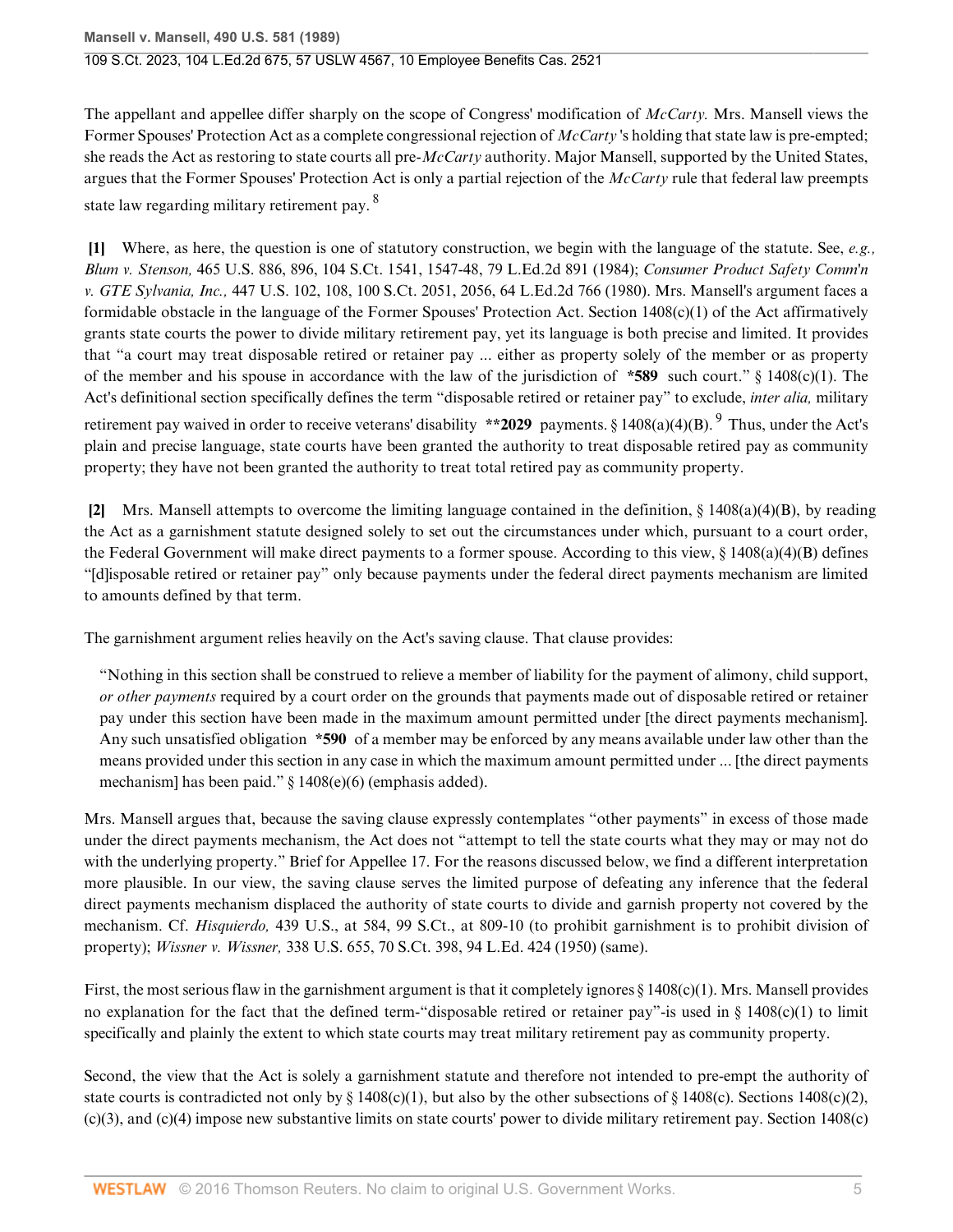## 109 S.Ct. 2023, 104 L.Ed.2d 675, 57 USLW 4567, 10 Employee Benefits Cas. 2521

<span id="page-6-2"></span><span id="page-6-1"></span><span id="page-6-0"></span>[\(2\)](http://www.westlaw.com/Link/Document/FullText?findType=L&pubNum=1000546&cite=10USCAS1408&originatingDoc=I3193c0bf9c2511d9bdd1cfdd544ca3a4&refType=RB&originationContext=document&vr=3.0&rs=cblt1.0&transitionType=DocumentItem&contextData=(sc.DocLink)#co_pp_fcf30000ea9c4) prevents a former spouse from transferring, selling, or otherwise disposing of her community interest in the military retirement pay. [10](#page-11-11) [Section 1408\(c\)\(3\)](http://www.westlaw.com/Link/Document/FullText?findType=L&pubNum=1000546&cite=10USCAS1408&originatingDoc=I3193c0bf9c2511d9bdd1cfdd544ca3a4&refType=RB&originationContext=document&vr=3.0&rs=cblt1.0&transitionType=DocumentItem&contextData=(sc.DocLink)#co_pp_b1b5000051ac5) provides that a **\*591** state court cannot order a military member to retire so that the former spouse can immediately begin receiving her portion of \*\*2030 military retirement pay. <sup>[11](#page-11-12)</sup> And [§ 1408\(c\)](http://www.westlaw.com/Link/Document/FullText?findType=L&pubNum=1000546&cite=10USCAS1408&originatingDoc=I3193c0bf9c2511d9bdd1cfdd544ca3a4&refType=RB&originationContext=document&vr=3.0&rs=cblt1.0&transitionType=DocumentItem&contextData=(sc.DocLink)#co_pp_0c120000563a1) [\(4\)](http://www.westlaw.com/Link/Document/FullText?findType=L&pubNum=1000546&cite=10USCAS1408&originatingDoc=I3193c0bf9c2511d9bdd1cfdd544ca3a4&refType=RB&originationContext=document&vr=3.0&rs=cblt1.0&transitionType=DocumentItem&contextData=(sc.DocLink)#co_pp_0c120000563a1) prevents spouses from forum shopping for a State with favorable divorce laws. <sup>[12](#page-12-0)</sup> Because each of these provisions pre-empts state law, the argument that the Act has no pre-emptive effect of its own must fail.  $^{13}$  $^{13}$  $^{13}$  Significantly, Congress placed **\*592** each of these substantive restrictions on state courts in the same section of the Act as [§ 1408\(c\)\(1\)](http://www.westlaw.com/Link/Document/FullText?findType=L&pubNum=1000546&cite=10USCAS1408&originatingDoc=I3193c0bf9c2511d9bdd1cfdd544ca3a4&refType=RB&originationContext=document&vr=3.0&rs=cblt1.0&transitionType=DocumentItem&contextData=(sc.DocLink)#co_pp_10c0000001331). We think it unlikely that every subsection of  $\S 1408(c)$ , except  $\S 1408(c)(1)$ , was intended to pre-empt state law.

<span id="page-6-4"></span><span id="page-6-3"></span>In the face of such plain and precise statutory language, Mrs. Mansell faces a daunting standard. She cannot prevail without clear evidence that reading the language literally would thwart the obvious purposes of the Act. See, *e.g., [Trans](http://www.westlaw.com/Link/Document/FullText?findType=Y&serNum=1978114251&pubNum=708&originatingDoc=I3193c0bf9c2511d9bdd1cfdd544ca3a4&refType=RP&fi=co_pp_sp_708_2061&originationContext=document&vr=3.0&rs=cblt1.0&transitionType=DocumentItem&contextData=(sc.DocLink)#co_pp_sp_708_2061) Alaska Pipeline Rate Cases,* [436 U.S. 631, 643, 98 S.Ct. 2053, 2061, 56 L.Ed.2d 591 \(1978\)](http://www.westlaw.com/Link/Document/FullText?findType=Y&serNum=1978114251&pubNum=708&originatingDoc=I3193c0bf9c2511d9bdd1cfdd544ca3a4&refType=RP&fi=co_pp_sp_708_2061&originationContext=document&vr=3.0&rs=cblt1.0&transitionType=DocumentItem&contextData=(sc.DocLink)#co_pp_sp_708_2061). The legislative history does not indicate the reason for Congress' decision to shelter from community property law that portion of military retirement pay waived to receive veterans' disability payments. <sup>[14](#page-12-2)</sup> But the absence of legislative history on this decision is immaterial in light of the plain and precise language of the statute; Congress is not required to build a record in the legislative history to defend its policy choices.

<span id="page-6-6"></span><span id="page-6-5"></span>Because of the absence of evidence of specific intent in the legislative history, Mrs. Mansell resorts to arguments about the broad purposes of the Act. But this reliance is misplaced because, at this general level, there are statements that both **\*\*2031** contradict and support her arguments. Her argument that the Act contemplates no federal pre-emption is supported by statements in the Senate Report and the House Conference **\*593** Report that the purpose of the Act is to overcome the *McCarty* decision and to restore power to the States.<sup>[15](#page-12-3)</sup> But the Senate Report and the House Conference Report also contain statements indicating that Congress rejected the uncomplicated option of removing all federal pre-emption and returning unlimited authority to the States. <sup>[16](#page-12-4)</sup> Indeed, a bill that would have eliminated all federal pre-emption died in the Senate Committee.<sup>[17](#page-12-5)</sup> Her argument that Congress primarily intended to protect former spouses is supported by evidence that Members of Congress were moved by, and responding to, the distressed economic plight of military wives after a divorce. [18](#page-12-6) But the Senate Report and the House debates contain statements **\*594** which reveal that Congress was concerned as well with protecting the interests of military members. [19](#page-12-7)

<span id="page-6-8"></span><span id="page-6-7"></span>Thus, the legislative history, read as a whole, indicates that Congress intended both to create new benefits for former spouses and to place limits on state courts designed to protect military retirees. Our task is to interpret the statute as best we can, not to second-guess the wisdom of the congressional policy choice. See, *e.g., [Rodriguez v. United States,](http://www.westlaw.com/Link/Document/FullText?findType=Y&serNum=1987036775&pubNum=708&originatingDoc=I3193c0bf9c2511d9bdd1cfdd544ca3a4&refType=RP&fi=co_pp_sp_708_1393&originationContext=document&vr=3.0&rs=cblt1.0&transitionType=DocumentItem&contextData=(sc.DocLink)#co_pp_sp_708_1393)* 480 U.S. [522, 526, 107 S.Ct. 1391, 1393, 94 L.Ed.2d 533 \(1987\)](http://www.westlaw.com/Link/Document/FullText?findType=Y&serNum=1987036775&pubNum=708&originatingDoc=I3193c0bf9c2511d9bdd1cfdd544ca3a4&refType=RP&fi=co_pp_sp_708_1393&originationContext=document&vr=3.0&rs=cblt1.0&transitionType=DocumentItem&contextData=(sc.DocLink)#co_pp_sp_708_1393) (*per curiam* ) ("Deciding what competing values will or will not be sacrificed to the achievement of a particular objective is the very essence of legislative choice"). Given Congress' mixed purposes, the legislative history does not clearly support Mrs. Mansell's view that giving effect to the plain and precise language of the statute would thwart the obvious purposes of the Act.

**\*\*2032** We realize that reading the statute literally may inflict economic harm on many former spouses. But we decline to misread the statute in order to reach a sympathetic result when such a reading requires us to do violence to the plain language of the statute and to ignore much of the legislative history. Congress chose the language that requires us to decide as we do, and Congress is free to change it.

#### <span id="page-6-9"></span>III

**[3]** For the reasons stated above, we hold that the Former Spouses' Protection Act does not grant state courts the **\*595** power to treat as property divisible upon divorce military retirement pay that has been waived to receive veterans'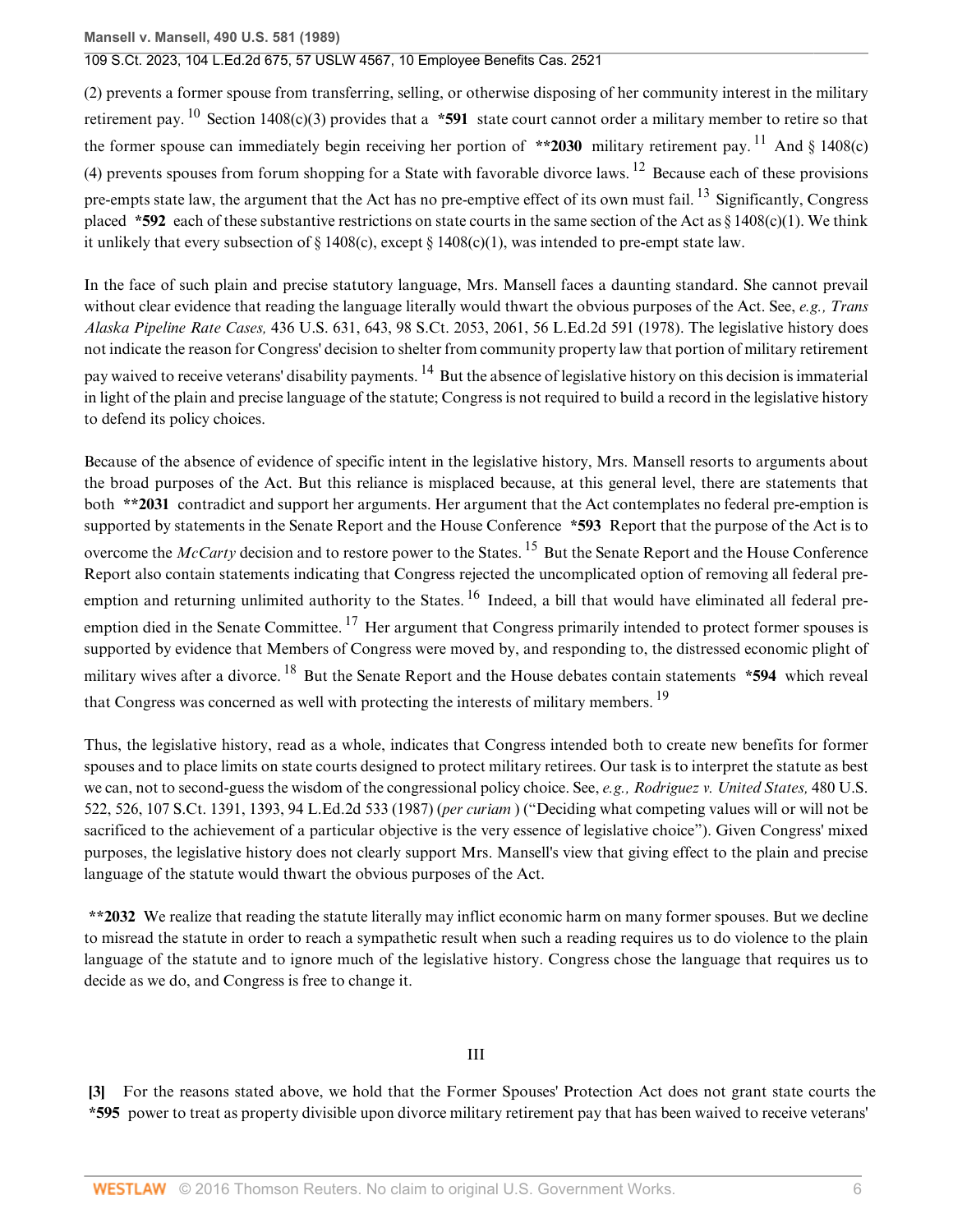disability benefits. The judgment of the California Court of Appeal is hereby reversed, and the case is remanded for further proceedings not inconsistent with this opinion.

## *It is so ordered.*

<span id="page-7-0"></span>Justice O'CONNOR, with whom Justice BLACKMUN joins, dissenting.

Today the Court holds that the federal Uniformed Services Former Spouses' Protection Act (Former Spouses' Protection Act or Act) denies state courts the power to order in a divorce decree the division of military retirement pay unilaterally waived by a retiree in order to receive veterans' disability benefits. The harsh reality of this holding is that former spouses like Gaye Mansell can, without their consent, be denied a fair share of their ex-spouse's military retirement pay simply because he elects to increase his after-tax income by converting a portion of that pay into disability benefits. On the Court's reading of the Former Spouses' *Protection* Act, Gaye Mansell will lose nearly 30 percent of the monthly retirement income she would otherwise have received as community property. I view the Court's holding as inconsistent with both the language and the purposes of the Act, and I respectfully dissent.

The Court recognized in *McCarty v. McCarty,* [453 U.S. 210, 235, 101 S.Ct. 2728, 2742, 69 L.Ed.2d 589 \(1981\)](http://www.westlaw.com/Link/Document/FullText?findType=Y&serNum=1981127855&pubNum=708&originatingDoc=I3193c0bf9c2511d9bdd1cfdd544ca3a4&refType=RP&fi=co_pp_sp_708_2742&originationContext=document&vr=3.0&rs=cblt1.0&transitionType=DocumentItem&contextData=(sc.DocLink)#co_pp_sp_708_2742), that "the plight of an ex-spouse of a retired service member is often a serious one." In holding that federal law precluded state courts from dividing *nondisability* military retired pay pursuant to state community property laws, *McCarty* concluded with an invitation to Congress to reexamine the issue. Congress promptly did so and enacted the Former Spouses' Protection Act. Today, despite overwhelming evidence that Congress intended to overrule *McCarty* completely, to alter pre-existing federal military retirement law so as to eliminate the pre-emptive effect **\*596** discovered in *McCarty,* and to restore to the States authority to issue divorce decrees affecting military retirement pay consistent with state law, the Court assumes that Congress only partially rejected *McCarty* and that the States can apply their community property laws to military retirement pay only to the extent that the Former Spouses' Protection Act affirmatively grants them authority to do so. *Ante,* at 2028. The *McCarty* decision, however, did not address retirement pay waived to receive disability benefits; nor did it identify any explicit statutory provision precluding the States from characterizing such waived retirement pay as community property. Thus, I reject the Court's central premise that the States are precluded by *McCarty* from characterizing as community property any retirement pay waived to receive disability benefits absent an affirmative grant of authority in the Former Spouses' Protection Act.

In my view, Congress intended, by enacting the Former Spouses' Protection Act, to eliminate the effect of *McCarty* 's pre-emption holding altogether and to return to the States their authority "to treat military pensions in the same manner as they treat other retirement benefits." [S.Rep. No. 97-502, p. 10](http://www.westlaw.com/Link/Document/FullText?findType=Y&serNum=0100506790&pubNum=0001503&originatingDoc=I3193c0bf9c2511d9bdd1cfdd544ca3a4&refType=TV&originationContext=document&vr=3.0&rs=cblt1.0&transitionType=DocumentItem&contextData=(sc.DocLink)) (1982), U.S.Code Cong. & Admin.News 1982, p. 1604. See also *id.*, at 1, U.S.Code Cong. & Admin.News 1982, p. 1596 ("The primary purpose of the bill is to remove the effect of the United States Supreme **\*\*2033** Court decision in *McCarty v. McCarty,* [453 U.S. 210, 101 S.Ct. 2728, 69 L.Ed.2d](http://www.westlaw.com/Link/Document/FullText?findType=Y&serNum=1981127855&pubNum=708&originatingDoc=I3193c0bf9c2511d9bdd1cfdd544ca3a4&refType=RP&originationContext=document&vr=3.0&rs=cblt1.0&transitionType=DocumentItem&contextData=(sc.DocLink)) [589 \(1981\).](http://www.westlaw.com/Link/Document/FullText?findType=Y&serNum=1981127855&pubNum=708&originatingDoc=I3193c0bf9c2511d9bdd1cfdd544ca3a4&refType=RP&originationContext=document&vr=3.0&rs=cblt1.0&transitionType=DocumentItem&contextData=(sc.DocLink)) The bill would accomplish this objective by permitting Federal, State, and certain other courts, consistent with the appropriate laws, to once again consider military retired pay when fixing the property rights between the parties to a divorce, dissolution, annulment or legal separation"); *id.*, at 5, U.S.Code Cong. & Admin.News 1982, 1599 ("The committee intends the legislation to restore the law to what it was when the courts were permitted to apply State divorce laws to military retired pay"); *id.,* at 16, U.S.Code Cong. & Admin.News 1982, p. 1611 ("The provision is intended to remove the federal pre-emption found to exist by the United States Supreme Court and permit State and other courts of competent jurisdiction to apply pertinent State or other laws in determining **\*597** whether military retired or retainer pay should be divis[i]ble"); 128 Cong.Rec. 18314 (1982) ("The amendment simply returns to State courts the authority to treat military retired pay as it does other public and private pensions") (remarks of Rep. Schroeder, bill sponsor).

Family law is an area traditionally of state concern, *Hisquierdo v. Hisquierdo,* [439 U.S. 572, 581, 99 S.Ct. 802, 808, 59](http://www.westlaw.com/Link/Document/FullText?findType=Y&serNum=1979108025&pubNum=708&originatingDoc=I3193c0bf9c2511d9bdd1cfdd544ca3a4&refType=RP&fi=co_pp_sp_708_808&originationContext=document&vr=3.0&rs=cblt1.0&transitionType=DocumentItem&contextData=(sc.DocLink)#co_pp_sp_708_808) [L.Ed.2d 1 \(1979\)](http://www.westlaw.com/Link/Document/FullText?findType=Y&serNum=1979108025&pubNum=708&originatingDoc=I3193c0bf9c2511d9bdd1cfdd544ca3a4&refType=RP&fi=co_pp_sp_708_808&originationContext=document&vr=3.0&rs=cblt1.0&transitionType=DocumentItem&contextData=(sc.DocLink)#co_pp_sp_708_808), and we have not found federal pre-emption of state authority in this area absent a determination that "Congress has 'positively required by direct enactment' that state law be pre-empted." *Ibid.* (quoting *[Wetmore v.](http://www.westlaw.com/Link/Document/FullText?findType=Y&serNum=1904100495&pubNum=708&originatingDoc=I3193c0bf9c2511d9bdd1cfdd544ca3a4&refType=RP&fi=co_pp_sp_708_176&originationContext=document&vr=3.0&rs=cblt1.0&transitionType=DocumentItem&contextData=(sc.DocLink)#co_pp_sp_708_176)*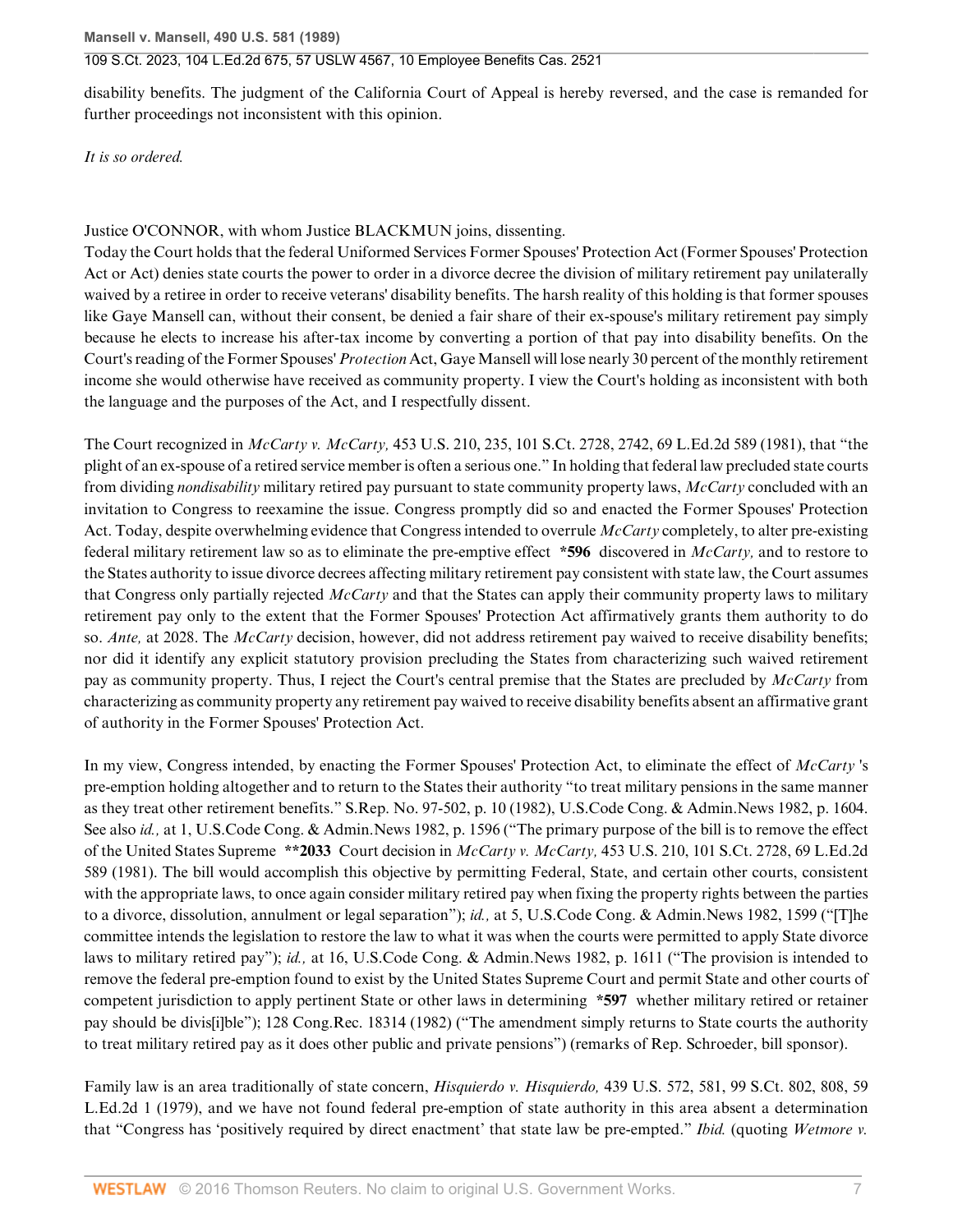#### 109 S.Ct. 2023, 104 L.Ed.2d 675, 57 USLW 4567, 10 Employee Benefits Cas. 2521

*Markoe,* [196 U.S. 68, 77, 25 S.Ct. 172, 176, 49 L.Ed. 390 \(1904\)\)](http://www.westlaw.com/Link/Document/FullText?findType=Y&serNum=1904100495&pubNum=708&originatingDoc=I3193c0bf9c2511d9bdd1cfdd544ca3a4&refType=RP&fi=co_pp_sp_708_176&originationContext=document&vr=3.0&rs=cblt1.0&transitionType=DocumentItem&contextData=(sc.DocLink)#co_pp_sp_708_176). The Former Spouses' Protection Act does not "positively require" States to abandon their own law concerning the divisibility upon divorce of military retirement pay waived in order to obtain veterans' disability benefits. On the contrary, the whole thrust of the Act was to restore to the States their traditional authority in the area of domestic relations. Even beyond that restoration, Congress sought to provide greater federal assistance and protection to military spouses than existed before *McCarty* by creating a federal garnishment remedy in aid of state court community property awards. That, in fact, is the central purpose and preoccupation of the Act's complex statutory framework. The Former Spouses' Protection Act is primarily a remedial statute creating a mechanism whereby former spouses armed with state court orders may enlist the Federal Government to assist them in obtaining some of their property entitlements upon divorce. The federal garnishment remedy created by the Act is limited, but it serves as assistance and not, as the Court would have it, a hindrance to former spouses. Thus, the provision at [10 U.S.C. § 1408\(a\)\(4\)\(B\)](http://www.westlaw.com/Link/Document/FullText?findType=L&pubNum=1000546&cite=10USCAS1408&originatingDoc=I3193c0bf9c2511d9bdd1cfdd544ca3a4&refType=RB&originationContext=document&vr=3.0&rs=cblt1.0&transitionType=DocumentItem&contextData=(sc.DocLink)#co_pp_7f0000008ef57) (1982 ed. and Supp. V) of the Act defining "[d]isposable retired or retainer pay" to exclude "amounts waived in order to receive compensation under [title 5](http://www.westlaw.com/Link/Document/FullText?findType=L&pubNum=1000546&cite=5USCAS3101&originatingDoc=I3193c0bf9c2511d9bdd1cfdd544ca3a4&refType=LQ&originationContext=document&vr=3.0&rs=cblt1.0&transitionType=DocumentItem&contextData=(sc.DocLink)) or [title 38](http://www.westlaw.com/Link/Document/FullText?findType=L&pubNum=1000546&cite=38USCAS3101&originatingDoc=I3193c0bf9c2511d9bdd1cfdd544ca3a4&refType=LQ&originationContext=document&vr=3.0&rs=cblt1.0&transitionType=DocumentItem&contextData=(sc.DocLink))," and its incorporation into [§ 1408\(c\)\(1\)](http://www.westlaw.com/Link/Document/FullText?findType=L&pubNum=1000546&cite=10USCAS1408&originatingDoc=I3193c0bf9c2511d9bdd1cfdd544ca3a4&refType=RB&originationContext=document&vr=3.0&rs=cblt1.0&transitionType=DocumentItem&contextData=(sc.DocLink)#co_pp_10c0000001331)'s community property provision, only limits the federal garnishment remedy created by the Act. It does not limit the authority **\*598** of States to characterize such waived retirement pay as community property under state law.

This reading is reinforced by the legislative history, which indicates that "[t]he specific deductions that are to be made from the total monthly retired and retainer pay generally parallel those existing deductions which may be made from the pay of Federal employees and military personnel before such pay is subject to *garnishment* for alimony or child support payments under section 459 of the Social Security Act [\(42 U.S.C. 659](http://www.westlaw.com/Link/Document/FullText?findType=L&pubNum=1000546&cite=42USCAS659&originatingDoc=I3193c0bf9c2511d9bdd1cfdd544ca3a4&refType=LQ&originationContext=document&vr=3.0&rs=cblt1.0&transitionType=DocumentItem&contextData=(sc.DocLink)))." [S.Rep. No. 97-502](http://www.westlaw.com/Link/Document/FullText?findType=Y&serNum=0100506790&pubNum=0001503&originatingDoc=I3193c0bf9c2511d9bdd1cfdd544ca3a4&refType=TV&originationContext=document&vr=3.0&rs=cblt1.0&transitionType=DocumentItem&contextData=(sc.DocLink)), *[supra,](http://www.westlaw.com/Link/Document/FullText?findType=Y&serNum=1979108025&originatingDoc=I3193c0bf9c2511d9bdd1cfdd544ca3a4&refType=RP&originationContext=document&vr=3.0&rs=cblt1.0&transitionType=DocumentItem&contextData=(sc.DocLink))* at 14, U.S.Code Cong. & Admin.News 1982, p. 1609 (emphasis added). The Court finds that this statement "is not helpful in determining why Congress chose to use the defined term-'disposable retired or retainer pay'-to limit state-court authority in  $\S 1408(c)(1)$ ." *Ante*, at 2030, n. 14. True, it is singularly unhelpful in supporting the Court's view that [§ 1408\(c\)\(1\)](http://www.westlaw.com/Link/Document/FullText?findType=L&pubNum=1000546&cite=10USCAS1408&originatingDoc=I3193c0bf9c2511d9bdd1cfdd544ca3a4&refType=RB&originationContext=document&vr=3.0&rs=cblt1.0&transitionType=DocumentItem&contextData=(sc.DocLink)#co_pp_10c0000001331) denies state courts authority to *characterize* retirement pay waived in lieu of disability benefits as community property. By contrast, it *is* **\*\*2034** helpful in determining why Congress chose to use "disposable retired or retainer pay" as the term limiting state court authority to *garnish* military retirement pay. In light of the fact that disability benefits are exempt from garnishment in most cases, [38 U.S.C. § 3101](http://www.westlaw.com/Link/Document/FullText?findType=L&pubNum=1000546&cite=38USCAS3101&originatingDoc=I3193c0bf9c2511d9bdd1cfdd544ca3a4&refType=LQ&originationContext=document&vr=3.0&rs=cblt1.0&transitionType=DocumentItem&contextData=(sc.DocLink))(a) (1982 ed., Supp. V), had Congress not excluded "amounts waived" in order to receive veterans' disability benefits from the federal garnishment remedy created by the Former Spouses' Protection Act it would have eviscerated the force of the anti-attachment provisions of [§ 3101](http://www.westlaw.com/Link/Document/FullText?findType=L&pubNum=1000546&cite=38USCAS3101&originatingDoc=I3193c0bf9c2511d9bdd1cfdd544ca3a4&refType=LQ&originationContext=document&vr=3.0&rs=cblt1.0&transitionType=DocumentItem&contextData=(sc.DocLink))(a).

To take advantage of the federal garnishment remedy, which provides for direct payment by the Government to former spouses in specified circumstances, former spouses must serve on the appropriate service Secretary court orders meeting certain requirements. In the case of a division of property, the court order must "specifically provid[e] for the payment of an amount, expressed in dollars or as a percentage of disposable retired or retainer pay, from the disposable retired or retainer pay of a member." [10 U.S.C. § 1408\(a\)\(2\)\(C\)](http://www.westlaw.com/Link/Document/FullText?findType=L&pubNum=1000546&cite=10USCAS1408&originatingDoc=I3193c0bf9c2511d9bdd1cfdd544ca3a4&refType=RB&originationContext=document&vr=3.0&rs=cblt1.0&transitionType=DocumentItem&contextData=(sc.DocLink)#co_pp_9bab000016341) **\*599** (1982 ed., Supp. V). It must contain certain information and be regular on its face. [§§ 1408\(b\)\(1\)\(B\)](http://www.westlaw.com/Link/Document/FullText?findType=L&pubNum=1000546&cite=10USCAS1408&originatingDoc=I3193c0bf9c2511d9bdd1cfdd544ca3a4&refType=RB&originationContext=document&vr=3.0&rs=cblt1.0&transitionType=DocumentItem&contextData=(sc.DocLink)#co_pp_2a4b0000e5562), [1408\(b\)\(1\)\(C\),](http://www.westlaw.com/Link/Document/FullText?findType=L&pubNum=1000546&cite=10USCAS1408&originatingDoc=I3193c0bf9c2511d9bdd1cfdd544ca3a4&refType=RB&originationContext=document&vr=3.0&rs=cblt1.0&transitionType=DocumentItem&contextData=(sc.DocLink)#co_pp_c6a2000092f87) [1408\(b\)\(1\)\(D\)](http://www.westlaw.com/Link/Document/FullText?findType=L&pubNum=1000546&cite=10USCAS1408&originatingDoc=I3193c0bf9c2511d9bdd1cfdd544ca3a4&refType=RB&originationContext=document&vr=3.0&rs=cblt1.0&transitionType=DocumentItem&contextData=(sc.DocLink)#co_pp_c0ec0000e3522), [1408\(b\)\(2\)](http://www.westlaw.com/Link/Document/FullText?findType=L&pubNum=1000546&cite=10USCAS1408&originatingDoc=I3193c0bf9c2511d9bdd1cfdd544ca3a4&refType=RB&originationContext=document&vr=3.0&rs=cblt1.0&transitionType=DocumentItem&contextData=(sc.DocLink)#co_pp_c0ae00006c482) (1982 ed. and Supp. V). The Act sets forth the procedures to be followed by the Secretary in making payments directly to former spouses. [§ 1408\(d\)](http://www.westlaw.com/Link/Document/FullText?findType=L&pubNum=1000546&cite=10USCAS1408&originatingDoc=I3193c0bf9c2511d9bdd1cfdd544ca3a4&refType=RB&originationContext=document&vr=3.0&rs=cblt1.0&transitionType=DocumentItem&contextData=(sc.DocLink)#co_pp_5ba1000067d06) (1982 ed. and Supp. V). Finally, the Act places limits on the total amount of disposable retirement pay that may be paid by the Secretary to former spouses, [§§ 1408\(e\)\(1\),](http://www.westlaw.com/Link/Document/FullText?findType=L&pubNum=1000546&cite=10USCAS1408&originatingDoc=I3193c0bf9c2511d9bdd1cfdd544ca3a4&refType=RB&originationContext=document&vr=3.0&rs=cblt1.0&transitionType=DocumentItem&contextData=(sc.DocLink)#co_pp_06a60000dfdc6) [1408\(e\)\(4\)\(B\)](http://www.westlaw.com/Link/Document/FullText?findType=L&pubNum=1000546&cite=10USCAS1408&originatingDoc=I3193c0bf9c2511d9bdd1cfdd544ca3a4&refType=RB&originationContext=document&vr=3.0&rs=cblt1.0&transitionType=DocumentItem&contextData=(sc.DocLink)#co_pp_e61400004a261) (1982 ed. and Supp. V), and it clarifies the procedures to be followed in the event of multiple or conflicting court orders.  $\S$  1408(e)(2), [1408\(e\)\(3\)\(A\)](http://www.westlaw.com/Link/Document/FullText?findType=L&pubNum=1000546&cite=10USCAS1408&originatingDoc=I3193c0bf9c2511d9bdd1cfdd544ca3a4&refType=RB&originationContext=document&vr=3.0&rs=cblt1.0&transitionType=DocumentItem&contextData=(sc.DocLink)#co_pp_6a4300003b1c0) (1982 ed., Supp. V).

Subsection 1408(c)(1) authorizes the application of this federal garnishment remedy to community property awards by providing that "a court *may* treat disposable retired or retainer pay payable to a member ... either as property solely of the member or as property of the member and his spouse in accordance with the law of the jurisdiction of such court." (Emphasis added.) This provision should not be read to *preclude* States from characterizing retirement pay waived to receive disability benefits as community property but only to preclude the use of the federal direct payments mechanism to attach that waived pay. Nor do [§§ 1408\(c\)\(2\)](http://www.westlaw.com/Link/Document/FullText?findType=L&pubNum=1000546&cite=10USCAS1408&originatingDoc=I3193c0bf9c2511d9bdd1cfdd544ca3a4&refType=RB&originationContext=document&vr=3.0&rs=cblt1.0&transitionType=DocumentItem&contextData=(sc.DocLink)#co_pp_fcf30000ea9c4), [\(c\)\(3\)](http://www.westlaw.com/Link/Document/FullText?findType=L&pubNum=1000546&cite=10USCAS1408&originatingDoc=I3193c0bf9c2511d9bdd1cfdd544ca3a4&refType=RB&originationContext=document&vr=3.0&rs=cblt1.0&transitionType=DocumentItem&contextData=(sc.DocLink)#co_pp_b1b5000051ac5), and [\(c\)\(4\)](http://www.westlaw.com/Link/Document/FullText?findType=L&pubNum=1000546&cite=10USCAS1408&originatingDoc=I3193c0bf9c2511d9bdd1cfdd544ca3a4&refType=RB&originationContext=document&vr=3.0&rs=cblt1.0&transitionType=DocumentItem&contextData=(sc.DocLink)#co_pp_0c120000563a1) compel the conclusion that Congress intended to preempt States from characterizing gross military retirement pay as community property divisible upon divorce. Those three provisions indicate what States may "not" do. That Congress explicitly restricted the authority of courts in certain specific respects, however, does not support the inference that [§ 1408\(c\)\(1\)](http://www.westlaw.com/Link/Document/FullText?findType=L&pubNum=1000546&cite=10USCAS1408&originatingDoc=I3193c0bf9c2511d9bdd1cfdd544ca3a4&refType=RB&originationContext=document&vr=3.0&rs=cblt1.0&transitionType=DocumentItem&contextData=(sc.DocLink)#co_pp_10c0000001331)-an affirmative *grant* of power-should be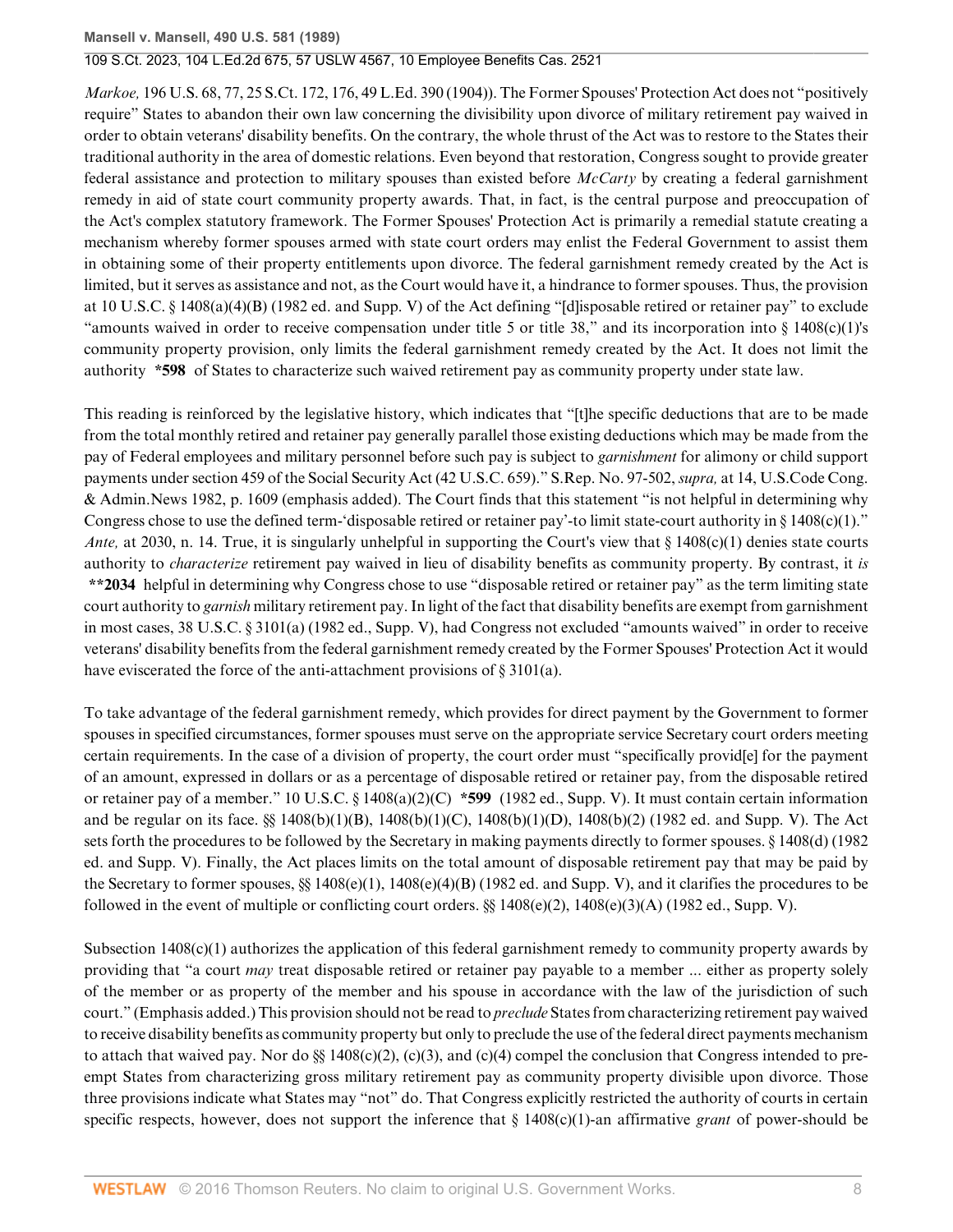## 109 S.Ct. 2023, 104 L.Ed.2d 675, 57 USLW 4567, 10 Employee Benefits Cas. 2521

interpreted as precluding everything it does not grant. On the contrary, it supports the inference that Congress explicitly and directly precluded those matters it wished to pre-empt entirely, leaving the balance of responsibility in the area of domestic relations to the States. In this respect, the Court mischaracterizes Gaye Mansell's argument as insisting that "the Act contemplates no federal pre-emption...." **\*600** *Ante,* at 2030. Subsection 1408(c) has substantive effects on the power of state courts-its first paragraph expands those powers ("a court may treat"); its remaining paragraphs restrict those powers ("this section does not create"; "[t]his section does not authorize"; "[a] court may not treat").

That States remain free to characterize waived portions of retirement pay as community property is unambiguously underscored by the broad language of the saving clause contained in the Act,  $\S 1408(e)(6)$ . That clause provides:

"*Nothing* in this section shall be construed to relieve a member of liability for the payment of alimony, child support, *or other payments* required by a court order on the grounds that payments made out of disposable retired or retainer pay under this section have been made in the maximum amount permitted under paragraph **\*\*2035** (1) or subparagraph (B) of paragraph (4). *Any such unsatisfied obligation of a member may be enforced by any means available under law other than the means provided under this section* in any case in which the maximum amount permitted under paragraph (1) has been paid and under section 459 of the Social Security Act [\(42 U.S.C. 659](http://www.westlaw.com/Link/Document/FullText?findType=L&pubNum=1000546&cite=42USCAS659&originatingDoc=I3193c0bf9c2511d9bdd1cfdd544ca3a4&refType=LQ&originationContext=document&vr=3.0&rs=cblt1.0&transitionType=DocumentItem&contextData=(sc.DocLink))) in any case in which the maximum amount permitted under subparagraph (B) of paragraph (4) has been paid." (Emphasis added.)

The Court explains that the saving clause "serves the limited purpose of defeating any inference that the federal direct payments mechanism displaced the authority of state courts to divide and garnish property *not* covered by the mechanism." *Ante,* at 2029 (emphasis added). I agree. What I do not understand is how the Court can read the Act's saving clause in this manner and yet conclude, without contradiction, that California may not characterize retirement pay waived for disability benefits as community property. All California seeks to do is "divide and garnish property not covered by the [federal direct payments] mechanism." *Ibid.* Specifically, California wishes to exercise its traditional family **\*601** law powers to divide as community property that portion of Major Mansell's retirement pay which he unilaterally converted into disability benefits, and use state-law garnishment remedies to attach the *value* of Gaye Mansell's portion of this community property. That is precisely what  $\S 1408(e)(6)$  saves to the States by "defeating" any contrary inference, *ante,* at 8, that the Act has displaced the State's authority to enforce its divorce decrees "by any means available under law other than the means provided under this section...." [§ 1408\(e\)\(6\)](http://www.westlaw.com/Link/Document/FullText?findType=L&pubNum=1000546&cite=10USCAS1408&originatingDoc=I3193c0bf9c2511d9bdd1cfdd544ca3a4&refType=RB&originationContext=document&vr=3.0&rs=cblt1.0&transitionType=DocumentItem&contextData=(sc.DocLink)#co_pp_71db000052462). As the California Supreme Court so aptly put it, in the saving clause Congress emphasized that "the limitations on the service secretary's ability to reach the retiree's gross pay [are] not to be deemed a limitation on the state court's ability to define the community property interests at the time of dissolution." *Casas v. Thompson,* [42 Cal.3d 131, 150, 228 Cal.Rptr. 33, 45, 720 P.2d 921, 933,](http://www.westlaw.com/Link/Document/FullText?findType=Y&serNum=1986138548&pubNum=661&originatingDoc=I3193c0bf9c2511d9bdd1cfdd544ca3a4&refType=RP&fi=co_pp_sp_661_933&originationContext=document&vr=3.0&rs=cblt1.0&transitionType=DocumentItem&contextData=(sc.DocLink)#co_pp_sp_661_933) cert. denied, [479 U.S. 1012, 107 S.Ct. 659, 93 L.Ed.2d 713 \(1986\).](http://www.westlaw.com/Link/Document/FullText?findType=Y&serNum=1986264004&pubNum=708&originatingDoc=I3193c0bf9c2511d9bdd1cfdd544ca3a4&refType=RP&originationContext=document&vr=3.0&rs=cblt1.0&transitionType=DocumentItem&contextData=(sc.DocLink)) In other words, while a former spouse may not receive community property payments that exceed 50 percent of a retiree's disposable retirement pay through the direct federal garnishment mechanism, [§ 1408\(e\)\(1\)](http://www.westlaw.com/Link/Document/FullText?findType=L&pubNum=1000546&cite=10USCAS1408&originatingDoc=I3193c0bf9c2511d9bdd1cfdd544ca3a4&refType=RB&originationContext=document&vr=3.0&rs=cblt1.0&transitionType=DocumentItem&contextData=(sc.DocLink)#co_pp_06a60000dfdc6), a state court is free to characterize gross retirement pay as community property depending on the law of its jurisdiction, and former spouses may pursue any other remedy "available under law" to satisfy that interest. "Nothing" in the Former Spouses' Protection Act relieves military retirees of liability under such law if they possess other assets equal to the value of the former spouse's share of the gross retirement pay.

Under the Court's reading of the Act as precluding the States from characterizing gross retirement pay as community property, a military retiree has the power unilaterally to convert community property into separate property and increase his after-tax income, at the expense of his ex-spouse's financial security and property entitlements. To read the statute as permitting a military retiree to pocket 30 percent, 50 percent, even 80 percent of gross retirement pay by converting it into disability benefits and thereby to avoid his obligations **\*602** under state community property law, however, is to distort beyond recognition and to thwart the main purpose of the statute, which is to recognize the sacrifices made by military spouses and to protect their economic security in the face of a divorce. Women generally suffer a decline in their standard of living following a divorce. See Weitzman, The Economics of Divorce: Social and Economic Consequences of Property, Alimony and Child Support Awards, 28 UCLA L.Rev. 1181, 1251 (1981). Military wives face special difficulties because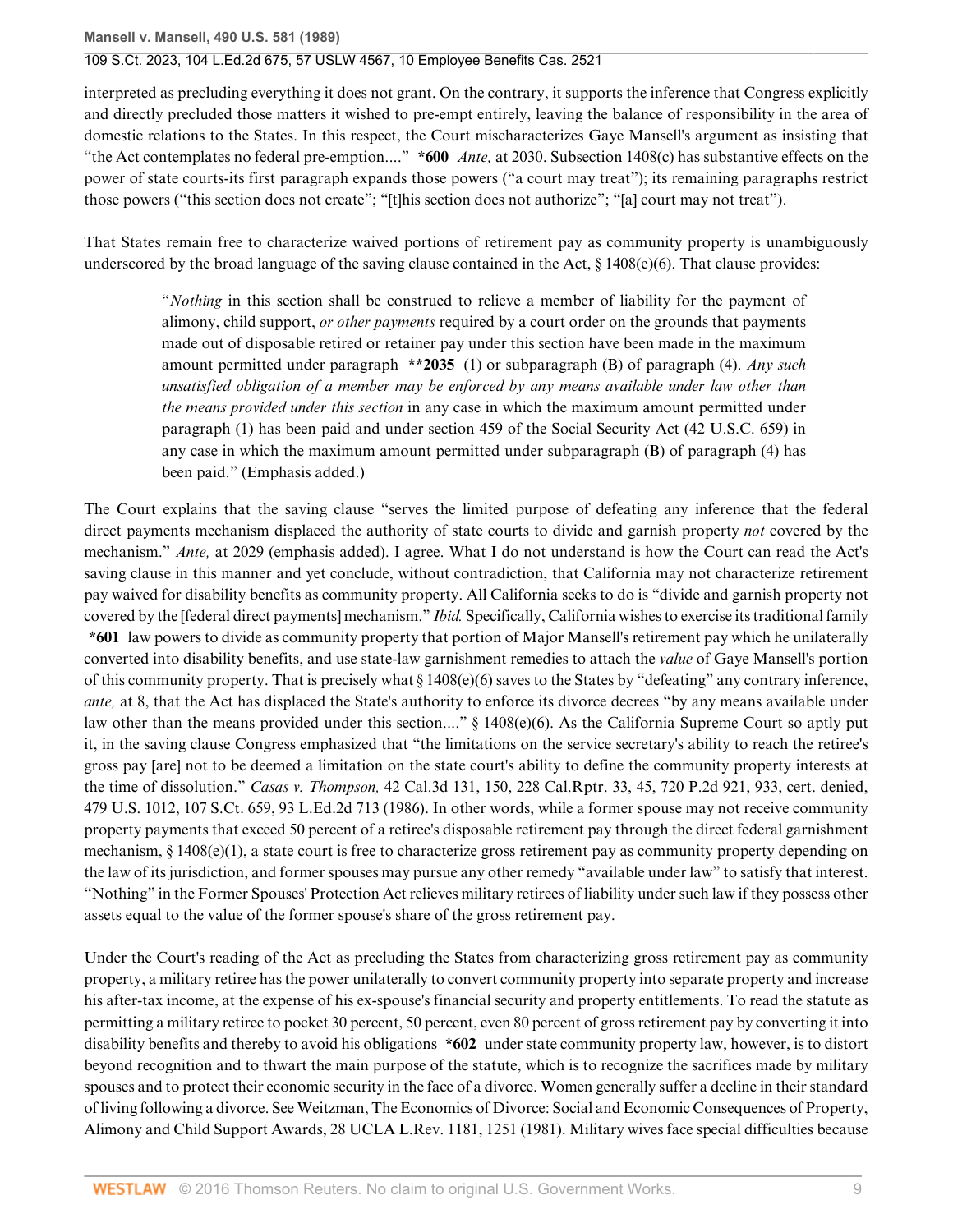#### 109 S.Ct. 2023, 104 L.Ed.2d 675, 57 USLW 4567, 10 Employee Benefits Cas. 2521

"frequent change-of-station moves and the special pressures placed on the military spouse as a homemaker make it extremely difficult to pursue a career affording economic security, **\*\*2036** job skills and pension protection." [S.Rep.](http://www.westlaw.com/Link/Document/FullText?findType=Y&serNum=0100506790&pubNum=0001503&originatingDoc=I3193c0bf9c2511d9bdd1cfdd544ca3a4&refType=TV&originationContext=document&vr=3.0&rs=cblt1.0&transitionType=DocumentItem&contextData=(sc.DocLink)) [No. 97-502](http://www.westlaw.com/Link/Document/FullText?findType=Y&serNum=0100506790&pubNum=0001503&originatingDoc=I3193c0bf9c2511d9bdd1cfdd544ca3a4&refType=TV&originationContext=document&vr=3.0&rs=cblt1.0&transitionType=DocumentItem&contextData=(sc.DocLink)), at 6, U.S.Code Cong. & Admin.News 1982, p. 1601. The average military couple married for 20 years moves about 12 times, and military wives experience an unemployment rate more than double that of their civilian counterparts. Brief for Women's Equity Action League et al. as *Amici Curiae* 10-11. Retirement pay, moreover, is often the single most valuable asset acquired by military couples. *Id.,* at 18. Indeed, the one clear theme that emerges from the legislative history of the Act is that Congress recognized the dire plight of many military wives after divorce and sought to protect their access to their ex-husbands' military retirement pay. See [S.Rep. No. 97-502,](http://www.westlaw.com/Link/Document/FullText?findType=Y&serNum=0100506790&pubNum=0001503&originatingDoc=I3193c0bf9c2511d9bdd1cfdd544ca3a4&refType=TV&originationContext=document&vr=3.0&rs=cblt1.0&transitionType=DocumentItem&contextData=(sc.DocLink)) at 6; 128 Cong.Rec. 18318 (1982) ("[F]requent military moves often preclude spouses from pursuing their own careers and establishing economic independence. As a result, military spouses are frequently unable to vest in their own retirement plans or obtain health insurance coverage from a private employer. Military spouses who become divorced often lose all access to retirement and health benefits-despite a 'career' devoted to the military") (remarks of Rep. Schumer). See also *id.,* at 18315, 18316, 18317, 18320, 18323, 18328. Reading the Act as not precluding States from characterizing retirement pay waived to receive disability benefits as property divisible upon divorce is faithful to **\*603** the clear remedial purposes of the statute in a way that the Court's interpretation is not.

The conclusion that States may treat gross military retirement pay as property divisible upon divorce is not inconsistent with [38 U.S.C. § 3101\(](http://www.westlaw.com/Link/Document/FullText?findType=L&pubNum=1000546&cite=38USCAS3101&originatingDoc=I3193c0bf9c2511d9bdd1cfdd544ca3a4&refType=LQ&originationContext=document&vr=3.0&rs=cblt1.0&transitionType=DocumentItem&contextData=(sc.DocLink))a) (1982 ed., Supp. V). This anti-attachment provision provides that veterans' disability benefits "shall not be liable to attachment, levy, or seizure by or under any legal or equitable process whatever, either before or after receipt by the beneficiary." Gaye Mansell acknowledges, as she must, that  $\S 3101(a)$  precludes her from garnishing under state law Major Mansell's veterans' disability benefits in satisfaction of her claim to a share of his gross military retirement pay, just as  $\S 1408(c)(1)$  precludes her from invoking the federal direct payments mechanism in satisfaction of that claim. To recognize that  $\S 3101(a)$  protects the funds from a specific source, however, does not mean that  $\S$ [3101](http://www.westlaw.com/Link/Document/FullText?findType=L&pubNum=1000546&cite=38USCAS3101&originatingDoc=I3193c0bf9c2511d9bdd1cfdd544ca3a4&refType=LQ&originationContext=document&vr=3.0&rs=cblt1.0&transitionType=DocumentItem&contextData=(sc.DocLink))(a) prevents Gaye Mansell from recovering her 50 percent interest in Major Mansell's gross retirement pay out of any income or assets he may have *other* than his veterans' disability benefits. So long as those benefits themselves are protected, calculation of Gaye Mansell's entitlement on the basis of Major Mansell's gross retirement pay does not constitute an "attachment" of his veterans' disability benefits. [Section 3101\(](http://www.westlaw.com/Link/Document/FullText?findType=L&pubNum=1000546&cite=38USCAS3101&originatingDoc=I3193c0bf9c2511d9bdd1cfdd544ca3a4&refType=LQ&originationContext=document&vr=3.0&rs=cblt1.0&transitionType=DocumentItem&contextData=(sc.DocLink))a) is designed to ensure that the needs of disabled veterans and their families are met, see *Rose v. Rose,* [481 U.S. 619, 634, 107 S.Ct. 2029, 2038, 95 L.Ed.2d 599](http://www.westlaw.com/Link/Document/FullText?findType=Y&serNum=1987062390&pubNum=708&originatingDoc=I3193c0bf9c2511d9bdd1cfdd544ca3a4&refType=RP&fi=co_pp_sp_708_2038&originationContext=document&vr=3.0&rs=cblt1.0&transitionType=DocumentItem&contextData=(sc.DocLink)#co_pp_sp_708_2038) [\(1987\),](http://www.westlaw.com/Link/Document/FullText?findType=Y&serNum=1987062390&pubNum=708&originatingDoc=I3193c0bf9c2511d9bdd1cfdd544ca3a4&refType=RP&fi=co_pp_sp_708_2038&originationContext=document&vr=3.0&rs=cblt1.0&transitionType=DocumentItem&contextData=(sc.DocLink)#co_pp_sp_708_2038) without interference from creditors. That purpose is fulfilled so long as the benefits themselves are protected by the anti-attachment provision.

In sum, under the Court's interpretation of the Former Spouses' Protection Act, the former spouses Congress sought to protect risk having their economic security severely undermined by a unilateral decision of their ex-spouses to waive retirement pay in lieu of disability benefits. It is inconceivable that Congress intended the broad remedial purposes of the statute to be thwarted in such a way. To be sure, as the Court notes, Congress sought to be "fair and equitable" to retired **\*604** service members as well as to protect divorced spouses. *Ante,* [at 2031, and n. 19.](http://www.westlaw.com/Link/Document/FullText?findType=Y&serNum=1987062390&originatingDoc=I3193c0bf9c2511d9bdd1cfdd544ca3a4&refType=RP&originationContext=document&vr=3.0&rs=cblt1.0&transitionType=DocumentItem&contextData=(sc.DocLink)) Congress explicitly protected military members by limiting the percentage of disposable retirement pay subject to the federal garnishment remedy and by expressly providing that military members could not be forced to retire. See [10 U.S.C. §§ 1408\(e\)\(1\),](http://www.westlaw.com/Link/Document/FullText?findType=L&pubNum=1000546&cite=10USCAS1408&originatingDoc=I3193c0bf9c2511d9bdd1cfdd544ca3a4&refType=RB&originationContext=document&vr=3.0&rs=cblt1.0&transitionType=DocumentItem&contextData=(sc.DocLink)#co_pp_06a60000dfdc6) [1408\(e\)\(4\)](http://www.westlaw.com/Link/Document/FullText?findType=L&pubNum=1000546&cite=10USCAS1408&originatingDoc=I3193c0bf9c2511d9bdd1cfdd544ca3a4&refType=RB&originationContext=document&vr=3.0&rs=cblt1.0&transitionType=DocumentItem&contextData=(sc.DocLink)#co_pp_e61400004a261) [\(B\)](http://www.westlaw.com/Link/Document/FullText?findType=L&pubNum=1000546&cite=10USCAS1408&originatingDoc=I3193c0bf9c2511d9bdd1cfdd544ca3a4&refType=RB&originationContext=document&vr=3.0&rs=cblt1.0&transitionType=DocumentItem&contextData=(sc.DocLink)#co_pp_e61400004a261), [1408\(c\)\(3\).](http://www.westlaw.com/Link/Document/FullText?findType=L&pubNum=1000546&cite=10USCAS1408&originatingDoc=I3193c0bf9c2511d9bdd1cfdd544ca3a4&refType=RB&originationContext=document&vr=3.0&rs=cblt1.0&transitionType=DocumentItem&contextData=(sc.DocLink)#co_pp_b1b5000051ac5) Moreover, a retiree is still advantaged by waiving retirement pay in lieu of disability benefits: the pay that is waived is not subject to the federal direct **\*\*2037** payments mechanism, and the former spouse must resort instead to the more cumbersome and costly process of seeking a state garnishment order against the value of that waived pay. See [H.R.Rep. No. 98-700, pp. 4-5 \(1984\)](http://www.westlaw.com/Link/Document/FullText?findType=Y&pubNum=0100014&cite=HRREP98-700&originatingDoc=I3193c0bf9c2511d9bdd1cfdd544ca3a4&refType=TV&originationContext=document&vr=3.0&rs=cblt1.0&transitionType=DocumentItem&contextData=(sc.DocLink)) (discussing difficulties faced by ex-spouses in obtaining state garnishment orders). Even these state processes cannot directly attach the military retiree's disability benefits for purposes of satisfying a community property division given the strictures of the anti-attachment provision of [38 U.S.C. § 3101\(](http://www.westlaw.com/Link/Document/FullText?findType=L&pubNum=1000546&cite=38USCAS3101&originatingDoc=I3193c0bf9c2511d9bdd1cfdd544ca3a4&refType=LQ&originationContext=document&vr=3.0&rs=cblt1.0&transitionType=DocumentItem&contextData=(sc.DocLink))a). There is no basis for concluding, however, that Congress sought to protect the interests of service members by allowing them unilaterally to deny their former spouses *any* opportunity to obtain a fair share of the couple's military retirement pay.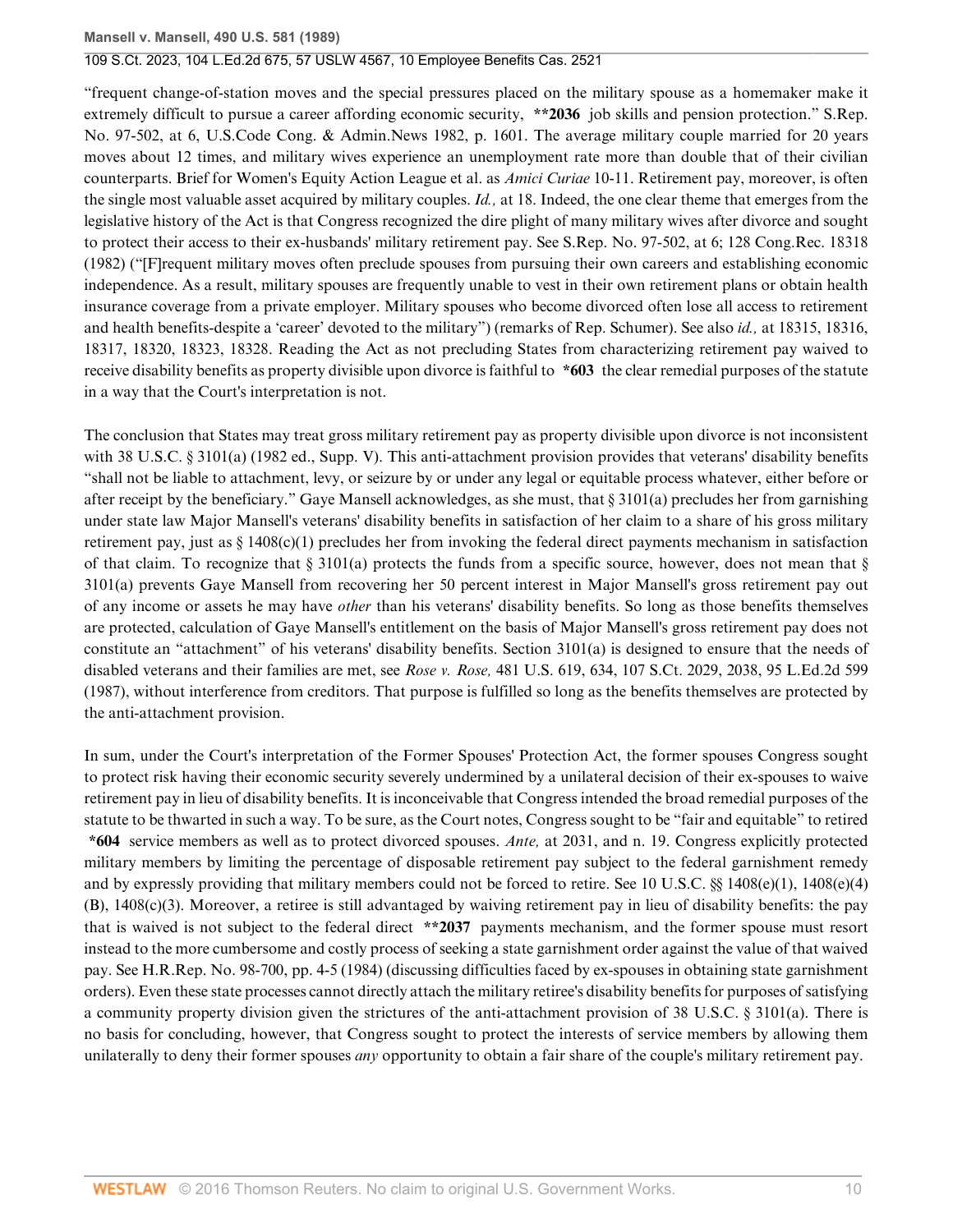109 S.Ct. 2023, 104 L.Ed.2d 675, 57 USLW 4567, 10 Employee Benefits Cas. 2521

It is now once again up to Congress to address the inequity created by the Court in situations such as this one. But because I believe that Congress has already expressed its intention that the States have the authority to characterize waived retirement pay as property divisible upon divorce, I dissent.

#### <span id="page-11-0"></span>**All Citations**

490 U.S. 581, 109 S.Ct. 2023, 104 L.Ed.2d 675, 57 USLW 4567, 10 Employee Benefits Cas. 2521

#### Footnotes

- <span id="page-11-1"></span>The syllabus constitutes no part of the opinion of the Court but has been prepared by the Reporter of Decisions for the convenience of the reader. See *United States v. Detroit Lumber Co.,* [200 U.S. 321, 337, 26 S.Ct. 282, 287, 50 L.Ed. 499.](http://www.westlaw.com/Link/Document/FullText?findType=Y&serNum=1906101604&pubNum=708&originatingDoc=I3193c0bf9c2511d9bdd1cfdd544ca3a4&refType=RP&fi=co_pp_sp_708_287&originationContext=document&vr=3.0&rs=cblt1.0&transitionType=DocumentItem&contextData=(sc.DocLink)#co_pp_sp_708_287)
- <span id="page-11-2"></span>[1](#page-3-0) For example, if a military retiree is eligible for \$1500 a month in retirement pay and \$500 a month in disability benefits, he must waive \$500 of retirement pay before he can receive any disability benefits.
- <span id="page-11-3"></span>[2](#page-3-1) The language of the Act covers both community property and equitable distribution States, as does our decision today. Because this case concerns a community property State, for the sake of simplicity we refer to  $\S 1408(c)(1)$  as authorizing state courts to treat "disposable retired or retainer pay" as community property.
- <span id="page-11-4"></span>[3](#page-3-2) Also deducted from total military retirement pay are amounts: (a) owed by the military member to the United States; (b) required by law to be deducted from total pay, including employment taxes, and fines and forfeitures ordered by courtsmartial; (c) properly deducted for federal, state, and local income taxes; (d) withheld pursuant to other provisions under the Internal Revenue Code; (e) equal to the amount of retired pay of a member retired for physical disability; and (f) deducted to create an annuity for the former spouse. [10 U.S.C. §§ 1408\(a\)\(4\)\(A\)-](http://www.westlaw.com/Link/Document/FullText?findType=L&pubNum=1000546&cite=10USCAS1408&originatingDoc=I3193c0bf9c2511d9bdd1cfdd544ca3a4&refType=RB&originationContext=document&vr=3.0&rs=cblt1.0&transitionType=DocumentItem&contextData=(sc.DocLink)#co_pp_08d30000fbae5)(F) (1982 ed. and Supp. V).
- <span id="page-11-5"></span>[4](#page-4-0) That clause provides that veterans' benefits "shall not be assignable except to the extent specifically authorized by law, and ... shall be exempt from the claim[s] of creditors, and shall not be liable to attachment, levy, or seizure by or under any legal or equitable process whatever, either before or after receipt by the [veteran]." [38 U.S.C. § 3101](http://www.westlaw.com/Link/Document/FullText?findType=L&pubNum=1000546&cite=38USCAS3101&originatingDoc=I3193c0bf9c2511d9bdd1cfdd544ca3a4&refType=LQ&originationContext=document&vr=3.0&rs=cblt1.0&transitionType=DocumentItem&contextData=(sc.DocLink))(a) (1982 ed. and Supp. V).
- <span id="page-11-6"></span>[5](#page-4-1) In a supplemental brief, Mrs. Mansell argues that the doctrine of res judicata should have prevented this pre-*McCarty* property settlement from being reopened. *McCarty v. McCarty,* [453 U.S. 210, 101 S.Ct. 2728, 69 L.Ed.2d 589 \(1981\)](http://www.westlaw.com/Link/Document/FullText?findType=Y&serNum=1981127855&pubNum=708&originatingDoc=I3193c0bf9c2511d9bdd1cfdd544ca3a4&refType=RP&originationContext=document&vr=3.0&rs=cblt1.0&transitionType=DocumentItem&contextData=(sc.DocLink)). The California Court of Appeal, however, decided that it was appropriate, under California law, to reopen the settlement and reach the federal question. 5 Civ. No. F002872 (Jan. 30, 1987). Whether the doctrine of res judicata, as applied in California, should have barred the reopening of pre-*McCarty* settlements is a matter of state law over which we have no jurisdiction. The federal question is therefore properly before us.
- <span id="page-11-7"></span>[6](#page-4-2) Because we decide that the Former Spouses' Protection Act precludes States from treating as community property retirement pay waived to receive veterans' disability benefits, we need not decide whether the anti-attachment clause, [§ 3101](http://www.westlaw.com/Link/Document/FullText?findType=L&pubNum=1000546&cite=38USCAS3101&originatingDoc=I3193c0bf9c2511d9bdd1cfdd544ca3a4&refType=LQ&originationContext=document&vr=3.0&rs=cblt1.0&transitionType=DocumentItem&contextData=(sc.DocLink))(a), independently protects such pay. See, *e.g., Rose v. Rose,* [481 U.S. 619, 107 S.Ct. 2029, 95 L.Ed.2d 599 \(1987\);](http://www.westlaw.com/Link/Document/FullText?findType=Y&serNum=1987062390&pubNum=708&originatingDoc=I3193c0bf9c2511d9bdd1cfdd544ca3a4&refType=RP&originationContext=document&vr=3.0&rs=cblt1.0&transitionType=DocumentItem&contextData=(sc.DocLink)) *[Wissner v.](http://www.westlaw.com/Link/Document/FullText?findType=Y&serNum=1950120129&pubNum=708&originatingDoc=I3193c0bf9c2511d9bdd1cfdd544ca3a4&refType=RP&originationContext=document&vr=3.0&rs=cblt1.0&transitionType=DocumentItem&contextData=(sc.DocLink)) Wissner,* [338 U.S. 655, 70 S.Ct. 398, 94 L.Ed. 424 \(1950\)](http://www.westlaw.com/Link/Document/FullText?findType=Y&serNum=1950120129&pubNum=708&originatingDoc=I3193c0bf9c2511d9bdd1cfdd544ca3a4&refType=RP&originationContext=document&vr=3.0&rs=cblt1.0&transitionType=DocumentItem&contextData=(sc.DocLink)).
- <span id="page-11-8"></span>[7](#page-4-3) Congress also demonstrated its focus on *McCarty* when it chose June 25, 1981, the day before *McCarty* was decided, as the applicable date for some of the Act's provisions. [10 U.S.C. § 1408\(c\)\(1\);](http://www.westlaw.com/Link/Document/FullText?findType=L&pubNum=1000546&cite=10USCAS1408&originatingDoc=I3193c0bf9c2511d9bdd1cfdd544ca3a4&refType=RB&originationContext=document&vr=3.0&rs=cblt1.0&transitionType=DocumentItem&contextData=(sc.DocLink)#co_pp_10c0000001331) see also note following [§ 1408,](http://www.westlaw.com/Link/Document/FullText?findType=L&pubNum=1000546&cite=10USCAS1408&originatingDoc=I3193c0bf9c2511d9bdd1cfdd544ca3a4&refType=LQ&originationContext=document&vr=3.0&rs=cblt1.0&transitionType=DocumentItem&contextData=(sc.DocLink)) [Pub.L. 97-252, § 1006\(b\)](http://www.westlaw.com/Link/Document/FullText?findType=l&pubNum=1077005&cite=UUID(I699873346F-69410A8E699-E49F02D6FE6)&originatingDoc=I3193c0bf9c2511d9bdd1cfdd544ca3a4&refType=SL&originationContext=document&vr=3.0&rs=cblt1.0&transitionType=DocumentItem&contextData=(sc.DocLink)) (transition provisions).
- <span id="page-11-9"></span>[8](#page-5-0) Although the United States has filed an *amicus* brief supporting Major Mansell, its initial *amicus* brief, filed before the Court noted jurisdiction, supported Mrs. Mansell.
- <span id="page-11-10"></span>[9](#page-5-1) The statute provides in pertinent part:

" 'Disposable retired or retainer pay' means the total monthly retired or retainer pay to which a member is entitled ... less amounts which-

<sup>&</sup>quot;(B) are required by law to be and are deducted from the retired or retainer pay of such member, including fines and forfeitures ordered by courts-martials, Federal employment taxes, and amounts waived in order to receive compensation under [title 5](http://www.westlaw.com/Link/Document/FullText?findType=L&pubNum=1000546&cite=5USCAS3101&originatingDoc=I3193c0bf9c2511d9bdd1cfdd544ca3a4&refType=LQ&originationContext=document&vr=3.0&rs=cblt1.0&transitionType=DocumentItem&contextData=(sc.DocLink)) or [title 38](http://www.westlaw.com/Link/Document/FullText?findType=L&pubNum=1000546&cite=38USCAS3101&originatingDoc=I3193c0bf9c2511d9bdd1cfdd544ca3a4&refType=LQ&originationContext=document&vr=3.0&rs=cblt1.0&transitionType=DocumentItem&contextData=(sc.DocLink)) [disability payments]." [§ 1408\(a\)\(4\)\(B\)](http://www.westlaw.com/Link/Document/FullText?findType=L&pubNum=1000546&cite=10USCAS1408&originatingDoc=I3193c0bf9c2511d9bdd1cfdd544ca3a4&refType=RB&originationContext=document&vr=3.0&rs=cblt1.0&transitionType=DocumentItem&contextData=(sc.DocLink)#co_pp_7f0000008ef57).

<span id="page-11-11"></span>[<sup>10</sup>](#page-6-0) The Senate Report expressly contemplates that [§ 1408\(c\)\(2\)](http://www.westlaw.com/Link/Document/FullText?findType=L&pubNum=1000546&cite=10USCAS1408&originatingDoc=I3193c0bf9c2511d9bdd1cfdd544ca3a4&refType=RB&originationContext=document&vr=3.0&rs=cblt1.0&transitionType=DocumentItem&contextData=(sc.DocLink)#co_pp_fcf30000ea9c4) will preempt state law. [S.Rep. No. 97-502, p. 16 \(1982\)](http://www.westlaw.com/Link/Document/FullText?findType=Y&serNum=0100506790&pubNum=0001503&originatingDoc=I3193c0bf9c2511d9bdd1cfdd544ca3a4&refType=TV&originationContext=document&vr=3.0&rs=cblt1.0&transitionType=DocumentItem&contextData=(sc.DocLink)).

<span id="page-11-12"></span>[<sup>11</sup>](#page-6-1) There was some concern expressed at the Senate hearings on the Act that state courts could direct a military member to retire. See, *e.g.,* Hearings before the Subcommittee on Manpower and Personnel of the Senate Committee on Armed Services, 97th Cong., 2d Sess., 132-133 (1982) (Sen. Exon); *id.,* at 70-71 (veterans' group); *id.,* at 184 (Air Force). Thus the Senate version of